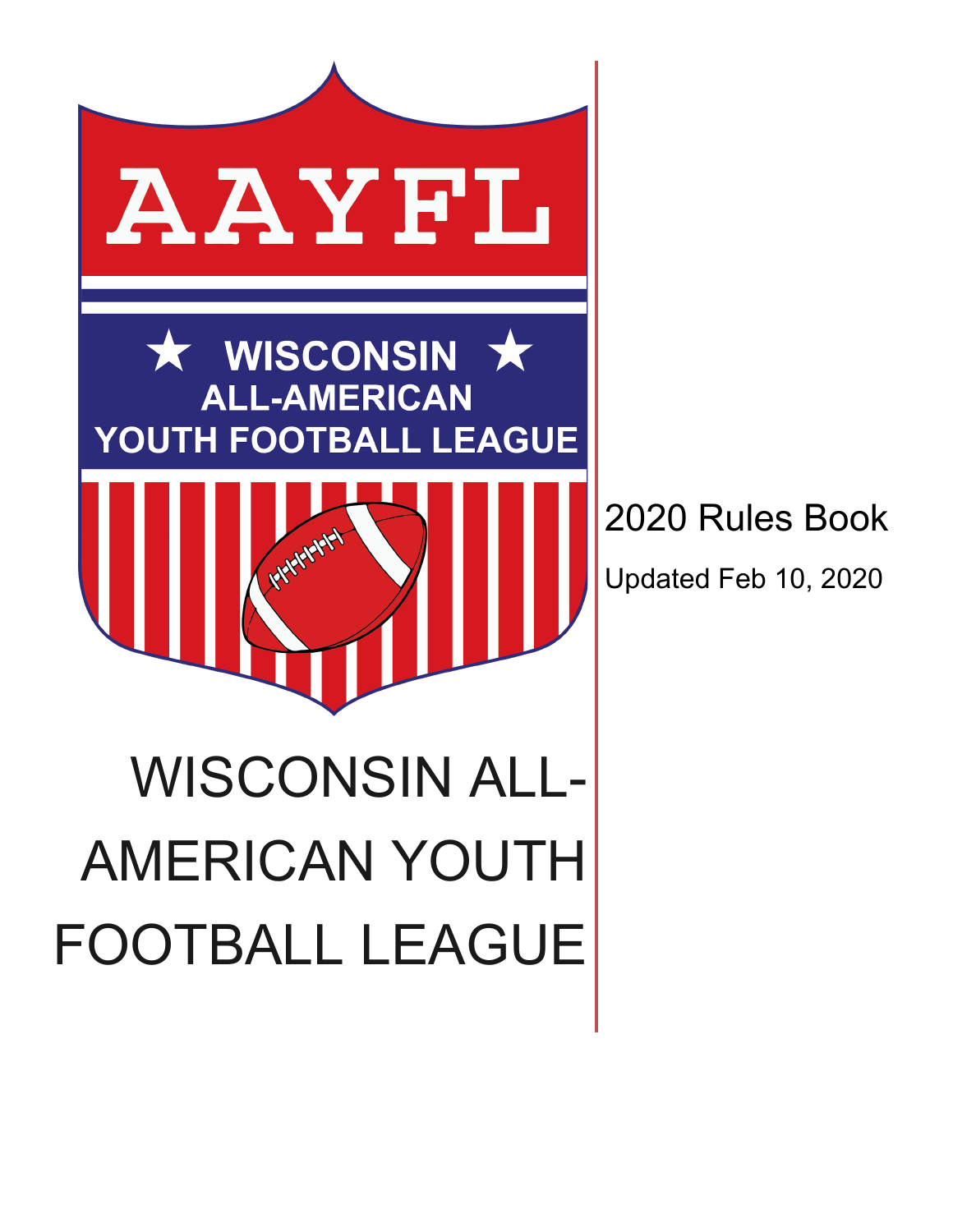## **2020 RULES CHANGES**

## **Editorial Rules Changes (no vote required):**

- 1) **Rule II.1.a:** STRIKE "… or Protect Youth Sports." a) Removed Protect Youth Sports as we are only using Trusted Coaches for background checks.
- 2) **Rule II.1.c:** ADD "… and child safety courses."
	- a) Added child safety courses to annual mandatory checks.
- 3) **Rule III.4.c EXCEPTION:** STRIKE all references to Milwaukee Hamilton.
- 4) **Rule V.15.b:** "… kicker/punter must kick the ball within 3 steps (punter) or 7 seconds (kicker) of the snap."
	- a) Closes loophole in rule where teams would sometimes take over a minute to execute a placekick. Rule was never intended for such abuse, rather spirit of rule was intended to replicate kicking game without pressure.
- 5) **Rule VII.3.a-d:** Consolidates all into VI.3.a and VI.3.a.i.

## **Approved Rules Changes by Board of Directors:**

- 1) **Rule III.4.c; III.4.c.i; III.4.c NOTE (NEW):** "If a player lives in a district that does not support organized tackle football at a specific grade(s) is eligible to play for a League member whose district directly borders their home district, said player is only allowed to play during the grade level(s) that are not supported by their home district."; "Once a player chooses a bordering district to play in, they are locked into that program until their either leave the program, graduate out of the program, or have an organized tackle football program supported at their appropriate age level(s)."; "If the player chooses to forego any season during their ability to play for a League member, they shall forfeit their ability to utilize this clause."
- 2) **Rule IV.1.a (2/3):** "Members shall vote on season game dates prior to the beginning of even-numbered seasons for that season plus the following season."

**Rationale:** Allows members more flexibility on start dates based on the calendar.

**NOTE:** First allowable practice date is August 1 for the 2020 and 2021 seasons, with the first game to be played no later than the final Saturday in August.

3) **Rule VII.1.b.ii; VII.3.a (2/3):** "\$65.00 per official"; "\$55.00 per official."

**Rationale:** Going rate of officials has increased and we need to stay ahead to maintain our crews.

4) **Rule VII.3.d (NEW):** "Officials must attend and/or participate in an annual League meeting to be eligible for pay increase."

**Rationale:** Addresses accountability to League and strengthens officiating staffs.

# **2019 RULES CHANGES**

## **Editorial Rules Changes (no vote required):**

- 6) **Rule II.1.a:** STRIKE "… the League website." "…Trusted Coaches…"
	- a) Adds Trusted Coaches to the approved list as authorized by membership in 2018. Removed the League website as we are not using SportsEngine for background checks.
- 7) **Rule V.2.b:** Reorganizing Weather rule under new Host Management (pending approval of NEW Rule V.2.a). Also now includes speaking on existing policy.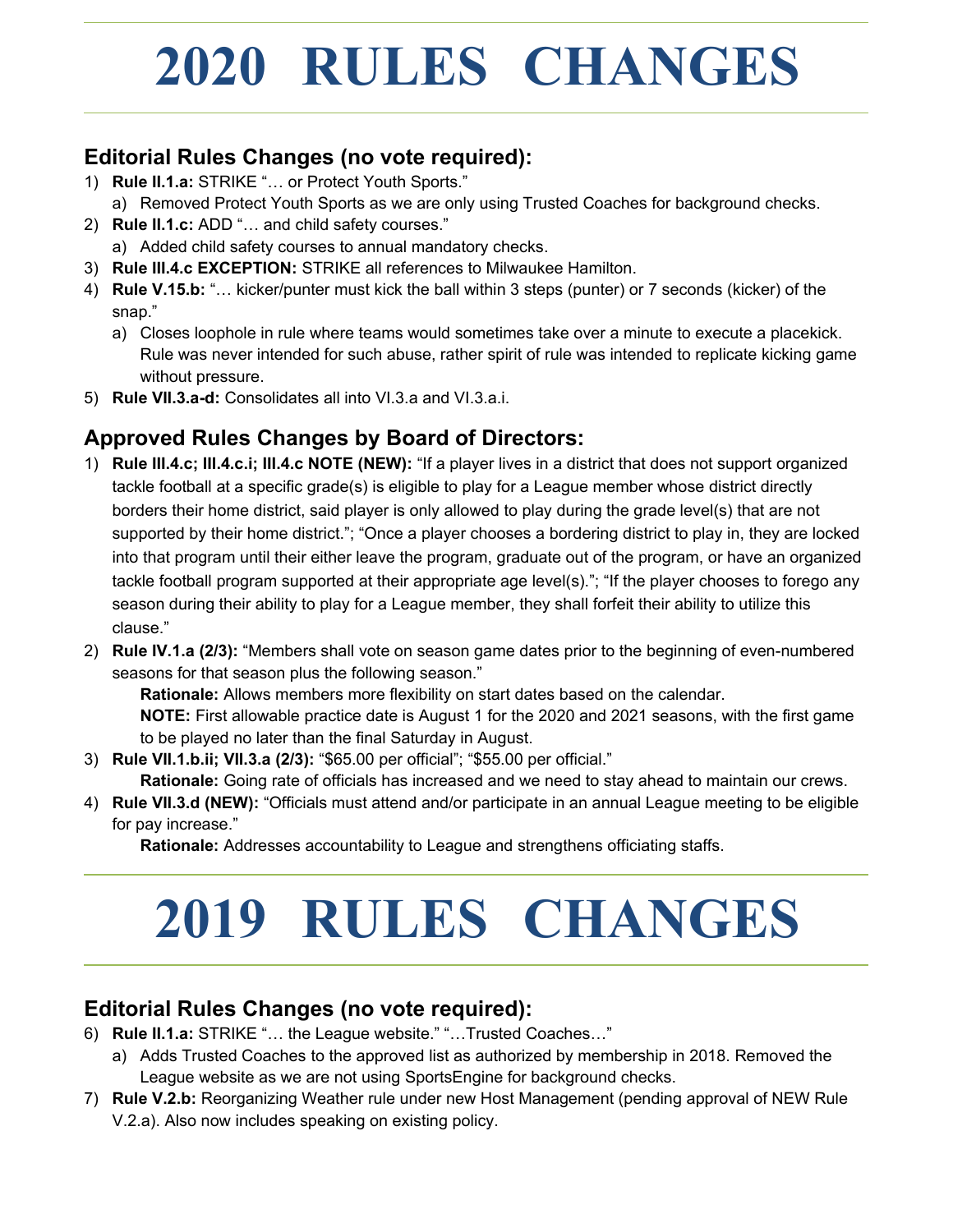- a) If V.2.a does not get approved, will still add V.2.a for portion on policy.
- 8) **Rule V.4.c.i:** "… remaining teams left in the playoffs..."
	- a) Speaks to the current playoff format and who plays in the Championship game.
- 9) **Rule V.9.b-d and PENALTY:** Clarification of what an overweight punter/kicker is allowed and not allowed to do. Case plays will be sent to organizations at a later date.
- 10) **Rule VIII.2 TABLE:** Listed amounts of fines for clarification.

## **Approved Rules Changes by Board of Directors:**

5) **Rule III.4.b, III.4.b.1 and PENALTY; VIII.2 TABLE:** "All organizations shall internally document their coaches' review and acknowledgement of the AAYFL Coaches Code of Conduct, Player Code of Conduct and Parent Code of Conduct as a part of the annual coach certification process. Member organizations may choose to codify additional conduct rules during or after certification and place additional internal acknowledgement requirements as deemed necessary." "Acknowledgement of reviewing all Codes listed above will be stipulated on the official League roster." **PENALTY:** Individuals failing to comply with this requirement and/or the Code of Conduct shall incur, at minimum, fine(s) in accordance with the fine table in Article VIII, Section 2.

**Rationale:** To increase accountability and awareness of the expectations for all coaches in the areas of behavior and sideline controls.

6) **Rule III.1.a-d:** "Member organizations will commit to grade level(s) and a specific number of teams at each level no later than March 1 for the upcoming season." "Organizations may add teams until May 15 for the upcoming season. Teams may be added after May 15 with a waiver from the committee(s) or person(s) assigned to create the schedule. **NOTE:** Teams added after March 1 are not guaranteed a place in the upcoming season's schedule. They are placed at the end of the line at their respective level(s)." "Any team(s) removed from an organization's committed levels after March 1 will each carry a forfeiture for each normally scheduled game for the entire season. Fines may only be waived or refunded via recommendation from the committee(s) or person(s) assigned to create the schedule and the approval of the Executive Board (or their designees). Such fines are due by July 31 in the affected season." "Every effort will be made to publish A Level regular season game schedules by June 15 for the upcoming season. Subsequent levels will be published after the A Level is locked."

**Rationale:** To prevent unnecessary delays in the scheduling process which cause downstream issues with parent communication, volunteer management, assignment of officials, etc.

- 7) **Rule V.2.a:** "Organizations will identify a Game Manager(s) with documented duties as assigned by the organization to include the following (at a minimum):
	- a) Instructions for field and facility preparation prior to the game(s)
	- b) Expectations for where spectators are/are not allowed during the game(s) (i.e., "sideline controls," which extend to spectator areas such as bleachers)
	- c) Specific facility security check procedures as required
	- d) Instructions for the contact, communication and facilitation of emergency services in cases of medical emergencies
	- e) Instructions for the facilitation of medical services conducted by assigned, qualified medical personnel in cases of non-emergency medical situations
	- f) Instructions for addressing aberrant spectator behaviors in and around the facility
	- g) Instructions for handling spectator or coach ejections from the field and/or facility
	- h) Instructions for field and facility closure preparation in advance of the end of the last game of the day"

**Rationale:** To address proactive security/sideline controls and game day volunteer management concerns.

8) **Rule V.4.c.ii:** "There will be an allowance of two (2) "reserve" games for programs with one (1) team at the level they are seeking to schedule a "reserve" game. These games will not count in any standings and are only to get kids more playing time."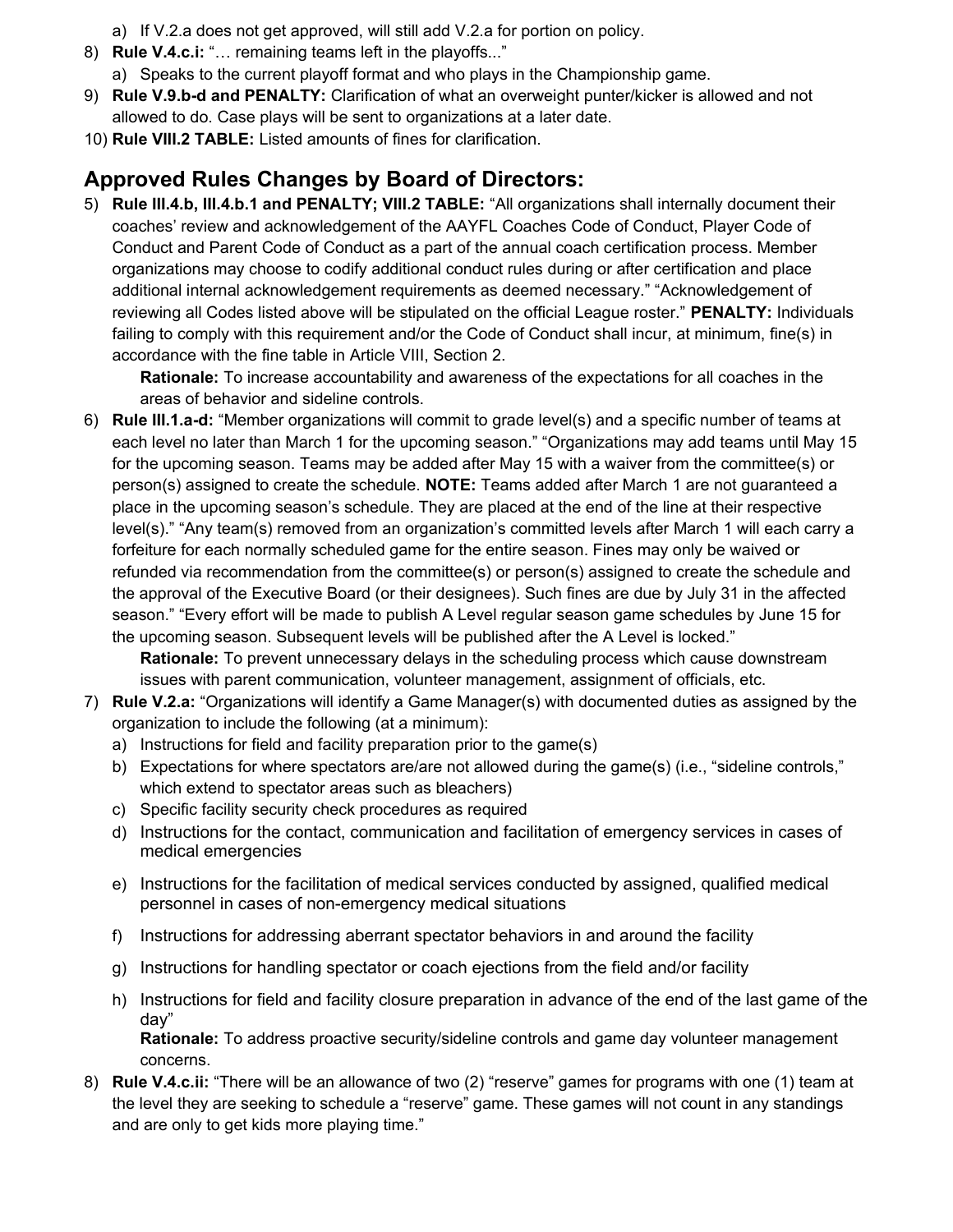**Rationale:** This is to give players who are on large rosters an opportunity to play in an additional game(s) to gain adequate playing time.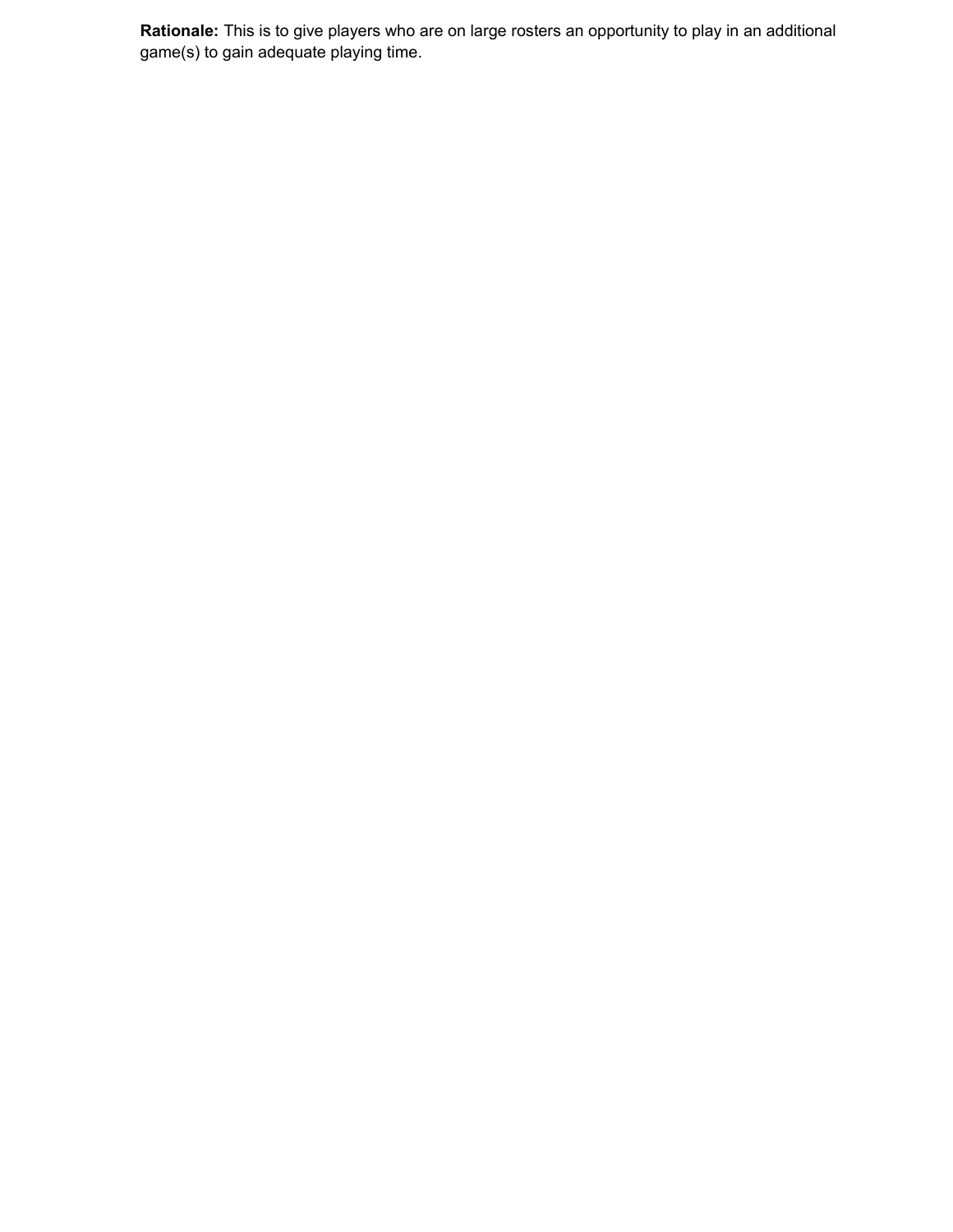## **2020 RULES**

**All rules governing procedure and play by the National Federation of High Schools (NFHS) and the Wisconsin Interscholastic Athletic Association (WIAA) shall be followed unless otherwise specified in this document and/or any other policy and procedures document distributed by the AAYFL.**

### **ARTICLE I. GENERAL RULES OVERVIEW**

- 1) Rules (Last changed 2/13/2017)
	- a) Current year WIAA/National Federation Football Rules will govern with the exceptions stated in this document.
	- b) The League will establish a Rules Committee to review issues from Membership annually.
	- c) All reported concerns to be sent to Rules Committee Chairman to be compiled for review by committee.
- 2) Solicit ideas at the December League Meeting of concerns to be looked at by Rules Committee.
	- a) Follow-up survey sent to League Membership via email to prioritize items for Rules change committee.
		- a.i) Rules Committee to send proposed changes to membership 30 days prior to the February meeting.
		- a.ii)Vote on any changes annually at the February meeting.
		- a.iii) Individual rules changes may still be proposed by teams without going through the committee.
	- b) New rule adoptions are made by a majority vote of the membership.
	- c) Changes, in any form, of existing rules will be made by a two-thirds (2/3) majority vote of the membership.
- 3) League Meetings (Last changed 3/15/2010)
	- a) Teams are allowed one excused absence from formal league meetings during the calendar year.
	- **NOTE:** Notification of conflict must be made with any Executive Officer no less than 24 hours prior to the meeting that excused absence is needed. Any unexcused absence during the calendar year will forfeit the excused absence provision.

## **ARTICLE II.COACHES**

- 1) Background Checks (Last changed 2/10/2020)
	- a) All coaches (football, cheer, dance, etc.) in the AAYFL are required to have background checks that will be filed by each member organization, and to be conducted via Trusted Coaches .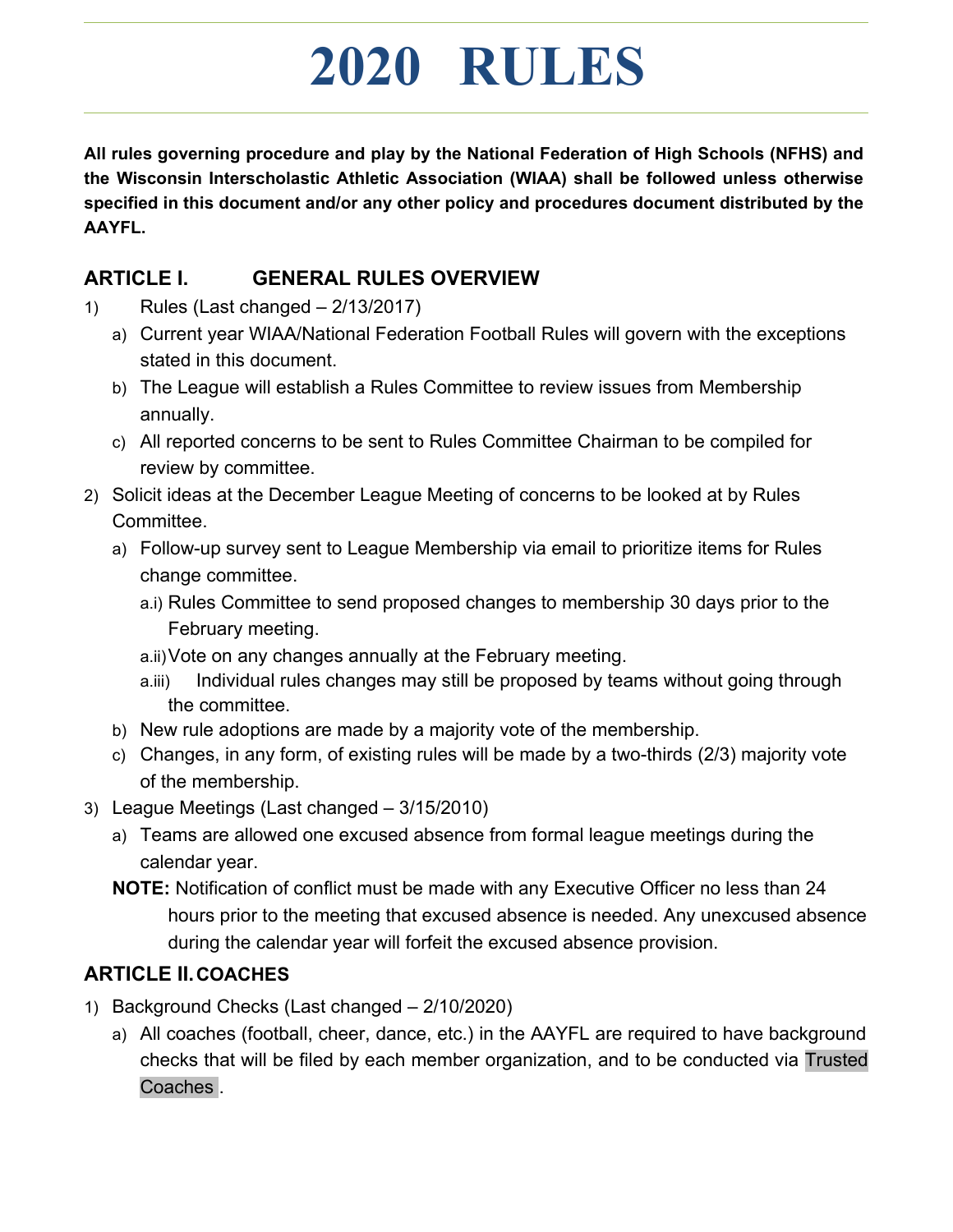- b) The League will set levels of acceptance for the background checks based on past incidents with crimes of violence, drug offense, abuse, or crimes involving children. These will disqualify a coach from coaching in the AAYFL.
- c) All coaches in the AAYFL are required to complete annual background safety checks and child safety courses.
- d) A coach cannot coach in the league until a positive report from the chosen service provider is received by the league.
- 2) Registrations & Certifications (Last changed 5/31/2019)
	- a) All football and cheer coaches in the AAYFL must be certified by either the ACEP, PACE, NFHS, NYSCA, USA Football or WYSCO programs. Additionally, all coaches shall complete the Child Safety Endangerment Act education (e.g. SafeSport) and are responsible for the entirety of information listed in Appendix E (Risk Management) on an annual basis. Copies of their acknowledgement shall be kept by each individual organization and is subject to verification at any time by the Executive Board.
		- a.i) This includes any cheer coach whose cheerleaders perform at any function involving the AAYFL and/or its member organizations.
	- b) Coaches are not required to maintain their annual certification with the NYSCA or WYSCO programs.
	- c) Background checks and certifications are due into the League Office no later than the final Monday in July, with the Coaches Roster Form.
	- d) Deadline for adding coaches and providing all necessary information is the date of the second game of the current season.

**EXCEPTION**: If an organization loses a coach for any unforeseen circumstance after the second game, that organization is allowed to replace the lost coach on their roster without penalty.

- e) Coaches added may only participate once the league has received all proper documentation through an updated coaches' Roster Form.
- 3) Tests (Last changed 3/15/2010)
	- a) All Head Coaches, for each level, must also pass a WIAA rules test with AAYFL rules filtered in. This test will be sent out by the Executive Board of the league and will be open book. Test shall be issued to all league members when updated rules books are available, and to be returned to the league office by August 31.
- 4) Conduct (Last changed 2/11/2019)
	- a) The Head Coach is responsible for the conduct of his assistants, players, and sideline conduct of parents and spectators.
	- b) All organizations shall internally document their coaches' review and acknowledgement of the AAYFL Coaches Code of Conduct, Player Code of Conduct and Parent Code of Conduct as a part of the annual coach certification process. Member organizations may choose to codify additional conduct rules during or after certification and place additional internal acknowledgement requirements internally as deemed necessary.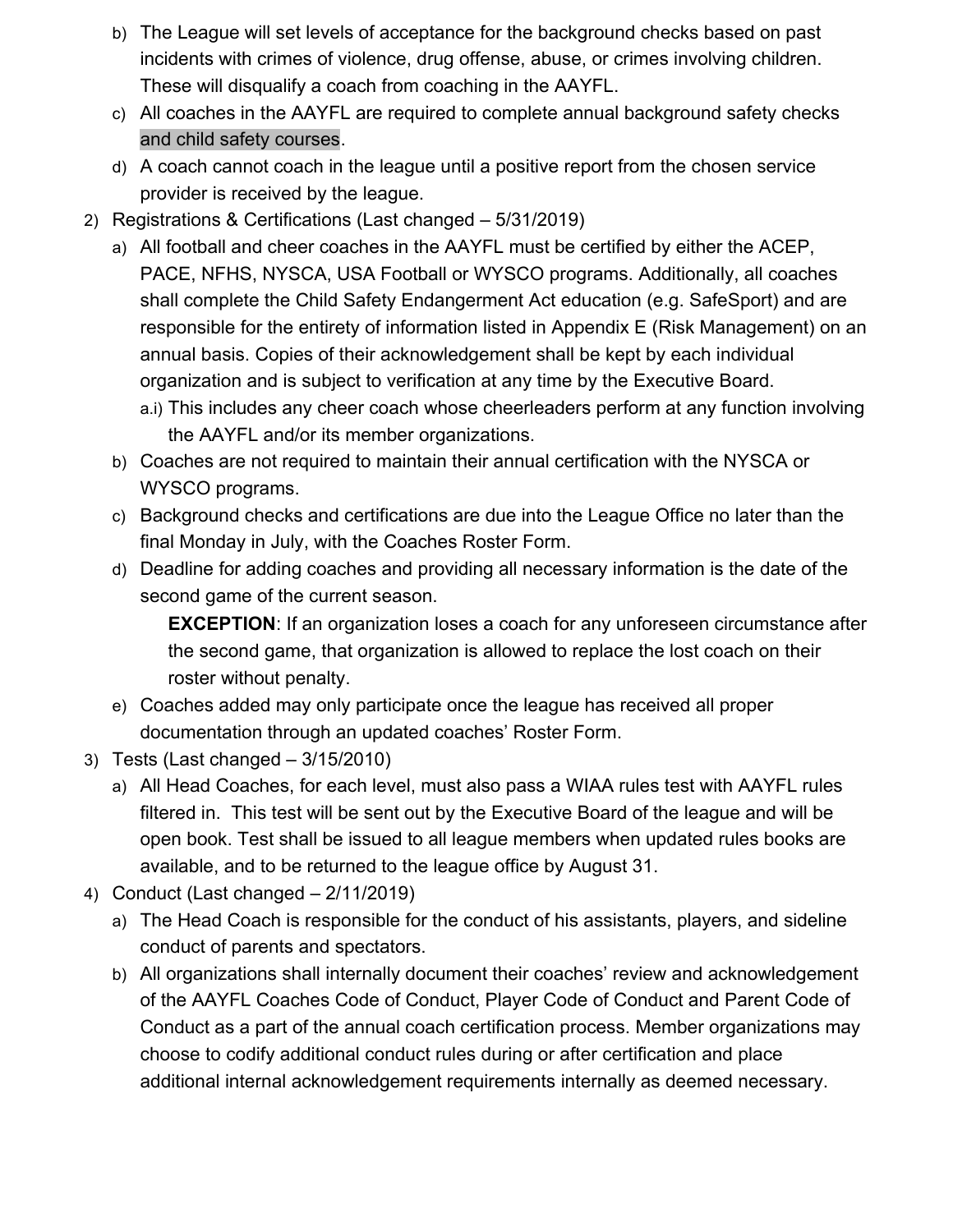b.i) Acknowledgement of reviewing all Codes listed above will be stipulated on the official League roster.

**PENALTY:** Individuals failing to comply with this requirement and/or the Code of Conduct shall incur, at minimum, fine(s) in accordance with the fine table in Article VIII, Section 2.

- c) Any coach ejected from a game will also be suspended from the next game. If the Executive Board feels the offense is serious enough to warrant additional game suspensions, they will have the authority to suspend a coach for additional games.
- d) Any coach receiving two (2) suspensions during a season will be suspended from coaching the remainder of the season and the following season.
- e) Suspension means the coach may not be within site or sound of the playing field, including use of wireless devices.
- f) Suspensions may be appealed to the Commissioner under the league appeal process.
- g) No smoking, alcohol, or use of tobacco products are allowed at AAYFL practices or games.
- h) No profanity or abusiveness shall be directed at officials or players.

## **ARTICLE III. ROSTER REQUIREMENTS**

- 1) Team Commitments (Added 2/11/2019)
	- a) Member organizations will commit to grade level(s) and a specific number of teams at each level no later than March 1 for the upcoming season.
	- b) Organizations may add teams until May 15 for the upcoming season. Teams may be added after May 15 with a waiver from the committee(s) or person(s) assigned to create the schedule.

**NOTE:** Teams added after March 1 are not guaranteed a place in the upcoming season's schedule. They are placed at the end of the line at their respective level(s).

- c) Any team(s) removed from an organization's committed levels after March 1 will each carry a forfeiture for each normally scheduled game for the entire season. Fines may only be waived or refunded via recommendation from the committee(s) or person(s) assigned to create the schedule and the approval of the Executive Board (or their designees). Such fines are due by July 31 in the affected season.
- d) Every effort will be made to publish A Level regular season game schedules by June 15 for the upcoming season. Subsequent levels will be published after the A Level is locked.
- 2) Roster Verification (Last changed -- 3/19/2012)
	- a) It is the responsibility of each member organization to verify the information provided for each player and that all players are in compliance as to residency, age, weight and numbering.
	- b) Rosters for all teams must be submitted at one time and shall be submitted electronically.
- 3) Team Registration Form (Last changed 2/10/2020)
	- a) Registration forms (rosters) are due to the Commissioner postmarked by the Monday prior to the first game of each season.
		- a.i) The only acceptable format is via the league website.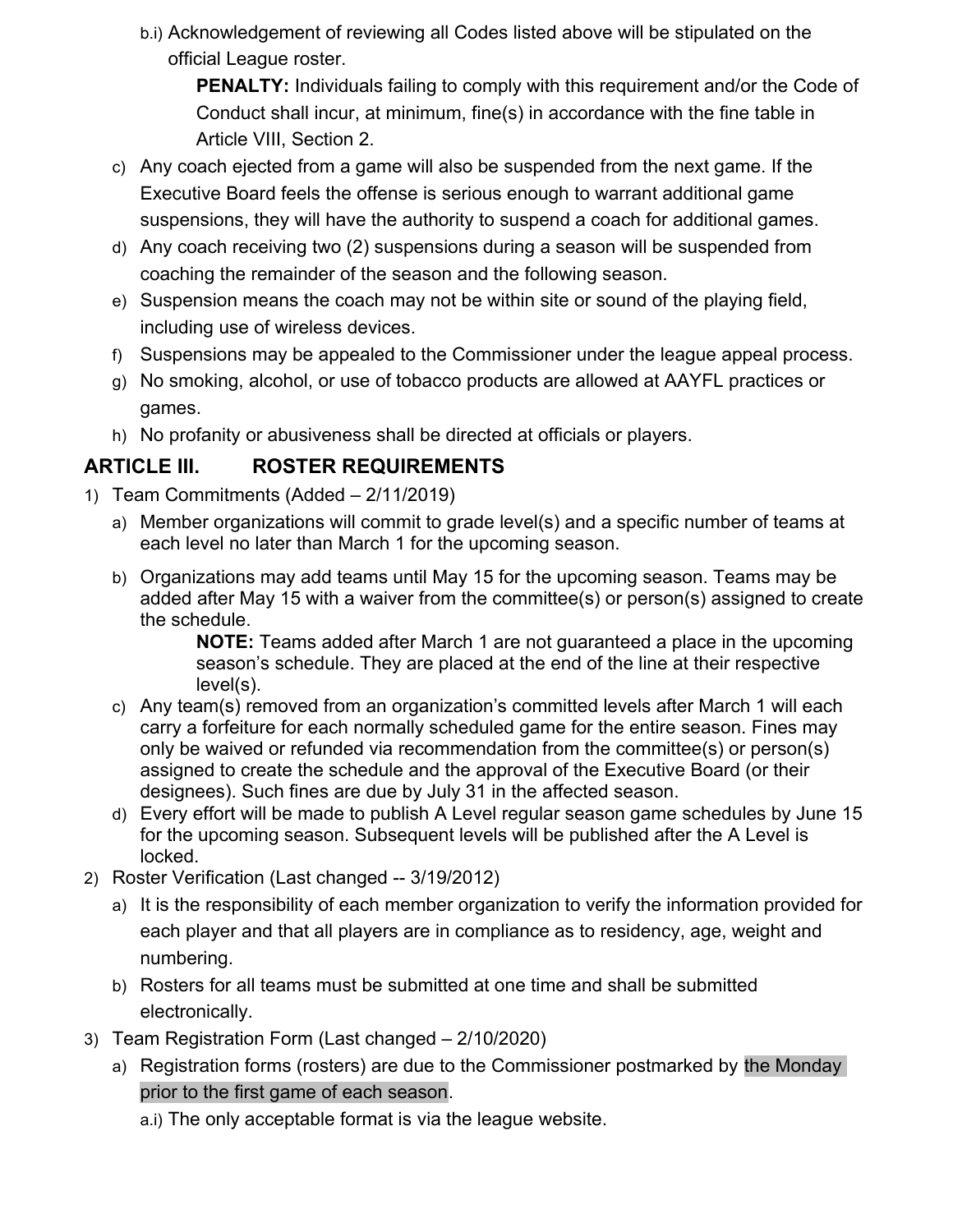- b) Rosters not turned in before the deadline will result in a penalty up to or including a \$250 fine and/or the forfeiture of the member's first game for all levels until said rosters are received by the league office.
	- b.i) Rosters not received by the Monday prior to the next week's games will result in forfeits until such time the rosters are turned in completely. Rosters with clerical errors will be returned with an opportunity to correct them.
- c) Any team roster turned into the Commissioner postmarked after the deadline will not be allowed to have any weight verification slips attached.
- d) Rosters must have the names of all coaches, cheerleaders and their coaches listed.
- e) All players are subject to random residence verification by any AAYFL Executive Officer and must submit proof of residency upon request.
- f) If a player is staying with a family member other than parents' proof of guardianship is required.
	- f.i) Players who move into the member's school district after the start of the season can be added to the team only after all required roster information has been given to the commissioner, prior to the players participation in a league game.
	- f.ii) After the deadline, only 3 players per team may be added to a roster.

**NOTE:** A new roster must be submitted with the additions clearly noted and all appropriate documentation and weight verifications, as required up to the Monday after the second game.

- f.iii)After the second game of the season is completed, no additional addendums can be submitted.
- f.iv)Players that join after the deadline must sit out the next two games.

**NOTE:** The 10-hour non-contact rule still applies.

- g) Players found to be signed up for the wrong team must be taken by the AAYFL team where they should be playing.
- h) School and weight verification slips must be kept by each individual organization. Players affected must be noted on each team's roster and are subject to verification by an AAYFL Executive Officer and the organization must provide proof upon request.
- i) Commissioner shall make available to all teams the name and number of any player weight verifications and those players who will turn 15 during the season.
- 4) Residency Requirements (Last changed 2/10/2020)
	- a) A player who resides in a community that has an AAYFL team but attends school in another community/district that also has an AAYFL team, will be allowed to play for the team in the district where he attends school, provided that said player has been enrolled in that school district for at least two years prior to said player participating. Once a player opts to play under this rule, said player would not be allowed to switch back and forth between the programs.

**NOTE:** If a player would lose his open enrollment opening in the school district where he attends school, he would be allowed to play in the school district where he resides.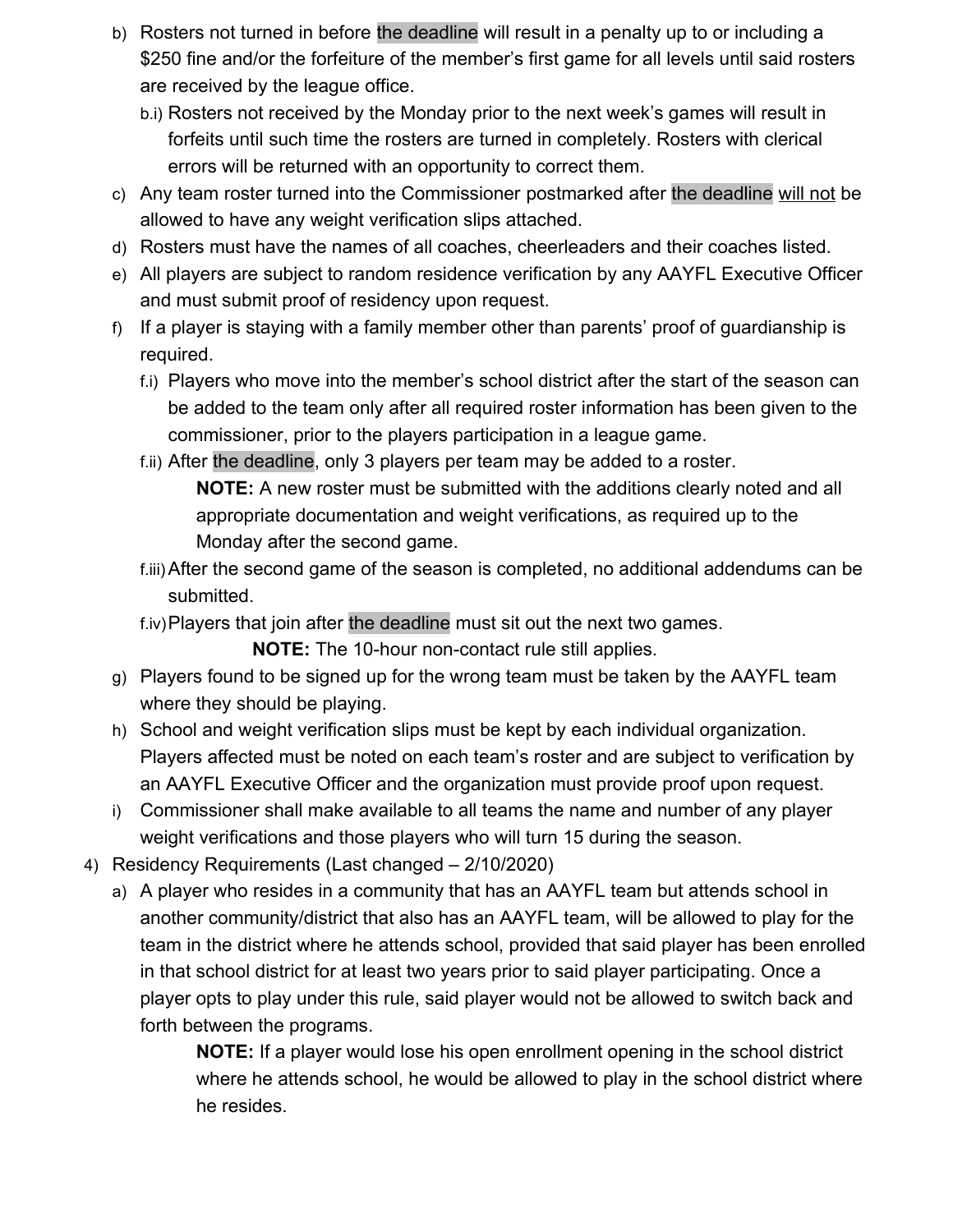b) If a player attends school in a member's high school district boundary and his home high school district does not field a team in the AAYFL, he can play on the team where he attends school.

**NOTE:** (a) and (b) apply to both public and private schools.

- c) If a player lives in a district that does not support organized tackle football at a specific grade(s) is eligible to play for a League member whose district directly borders their home district. Said player is only allowed to play during the grade level(s) that are not supported by their home district.
	- c.i) Once a player chooses a bordering district to play in, they are locked into that program until their either leave the program, graduate out of the program, or have an organized tackle football program supported at their appropriate age level(s).

**NOTE:** If the player chooses to forego any season during their ability to play for a League member, they shall forfeit their ability to utilize this clause.

d) All players residing out of a team's district boundaries must be identified on the roster and have a School Verification Form signed by school district administration. This confirmation of school attendance must be submitted with the team roster.

> **EXCEPTION**: West Bend East and West are allowed to divide their teams according to school district policy based on birth date. In the event that the policy changes, the AAYFL membership must approve a boundary guideline.

**EXCEPTION:** Brown Deer is allowed to accept players from MKE Excellence Charter School (4950 N.  $24<sup>th</sup>$  St, 53209). Additionally, their boundaries will include the City of Milwaukee from  $124<sup>th</sup>$  Street to 35<sup>th</sup> Street between County Line Rd. and Silver Spring Dr. It would also include the area from  $35<sup>th</sup>$  Street to Interstate 43 between County Line Rd. and Hampton Ave., except where the area includes the Whitefish Bay, Mequon-Thiensville and/or Nicolet-Glendale-River Hills School Districts.

- e) When a new team enters the league, players who are affected by the new member's boundaries will be given the opportunity to choose which member they wish to play for. This is a one-time choice and must be exercised in the first year of the new member's existence.
	- e.i) This choice is only given to those players who played for the existing team during the previous season.
- 5) Age Requirements (Last changed 3/19/2012)
	- a) No player can participate in this league when he turns 15 years of age.
	- b) Players in the 9th grade or above are prohibited from participating at any time.
	- c) "C" & "D" team players must be age 12 and under.
- 6) Weight Restrictions & Policies (Last changed 2/10/2020)
	- a) All players must be weighed between the first official day of practice and the due date of the team rosters on the deadline for that season.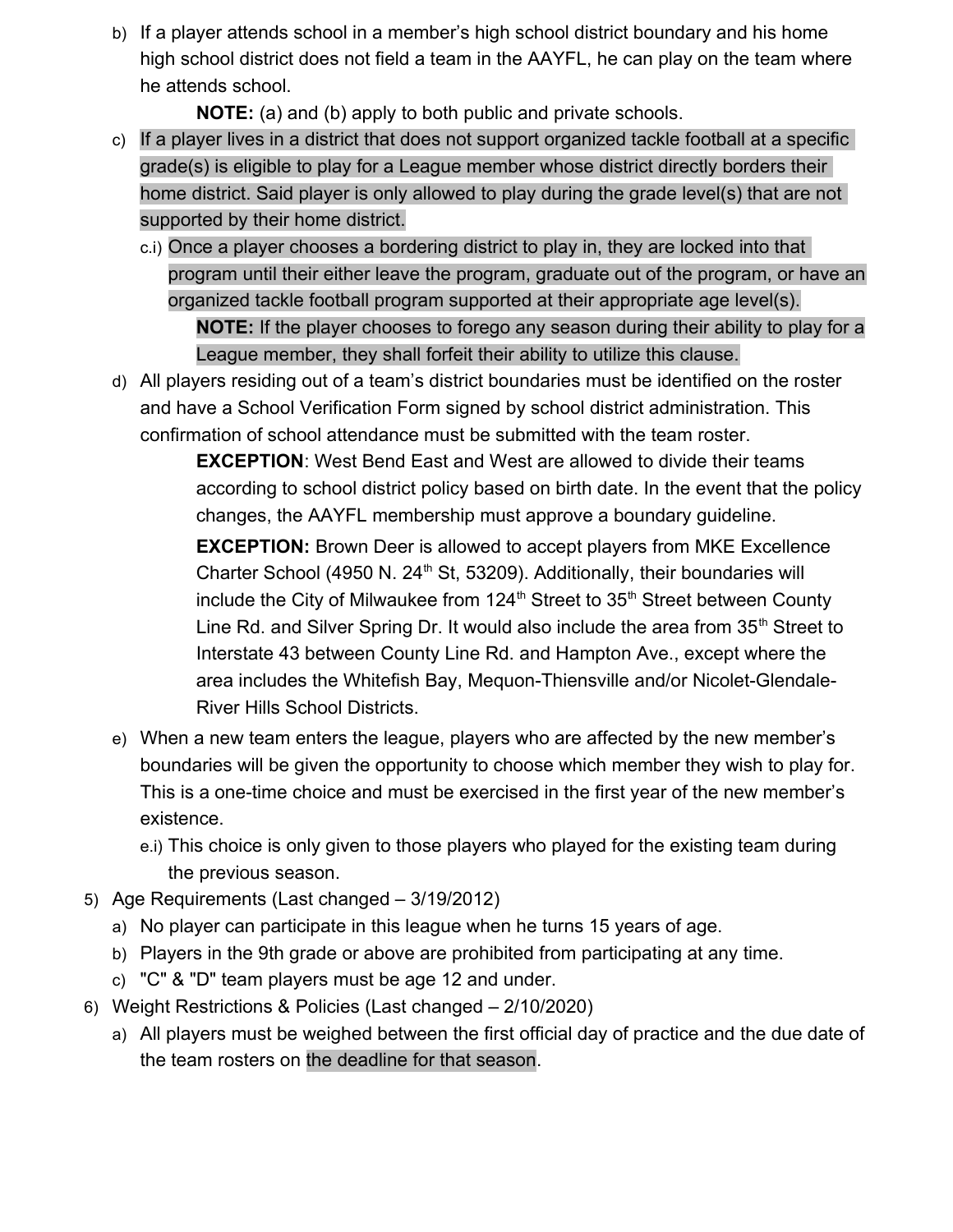- b) No player lined up in an eligible position at the snap may exceed the following maximum weight limits. This restriction will be determined prior to league play based on roster weight verification rules.
	- b.i) Maximum weight at the "A" team level is 160 lbs.
	- b.ii)Maximum weight at the "B" team level is 140 lbs.
	- b.iii) Maximum weight at the "C" team level is 120 lbs.
	- b.iv) Maximum weight at the "D" team level is 100 lbs.
- c) Players over the maximum weight for each level must wear jersey numbers 50 through 79 if playing on offense.
- d) Every player listed on the official roster must have the official individual AAYFL weight verification slip signed by a licensed medical professional. The individual form shall be kept by their respective organization. Players affected must be noted on each team's roster and are subject to verification by an AAYFL Executive Officer and the organization must provide proof upon request.
- e) Players, who are lined up in an eligible position at the snap must remain at or below the maximum weight allowed for each level throughout the season to play those positions. Verifications must take place as required in Rule III.5.a.
- f) Players may play down one level if they meet the following requirements:
	- f.i) Maximum weight for 8th graders playing on the "B" team will be 110 lbs. and must have a weight verified slip if 100 lbs. or more.
	- f.ii) Maximum weight for 7th graders playing on the "C" team will be 90 lbs. and must have a weight verification slip if 80 lbs. or more. Players must also be 12 and under to play down to the "C" level.
	- f.iii) Maximum weight for 6th graders playing on the "D" team will be 80 lbs. and must have a weight verification slip if 70 lbs. or more. Players must also be 12 and under to play down to the "D" level.

**PENALTY:** Violation of this rule will constitute a forfeiture of the game if an opponent's protest of game is upheld. Violation of III.5.d-e will also be assessed the weight challenge protest fee.

- 7) Split Teams (Last changed 3/19/2012)
	- a) Members fielding split teams (2A, 2B, 2C, or 2D) are still considered one organization for practice purposes.
- 8) Team Designations (Last changed 3/15/2010)
	- a) All players must have a team designation on the roster (A, B, C, D).
	- b) Players may be moved up and returned to their original team designation.
	- c) No player may be moved down from their original team designation.
- 9) Waivers (Last changed 3/15/2010)
	- a) Special eligibility requests or waivers must be made in writing to the Board prior to the last league meeting prior to the start of the season and will be limited to the following exceptions.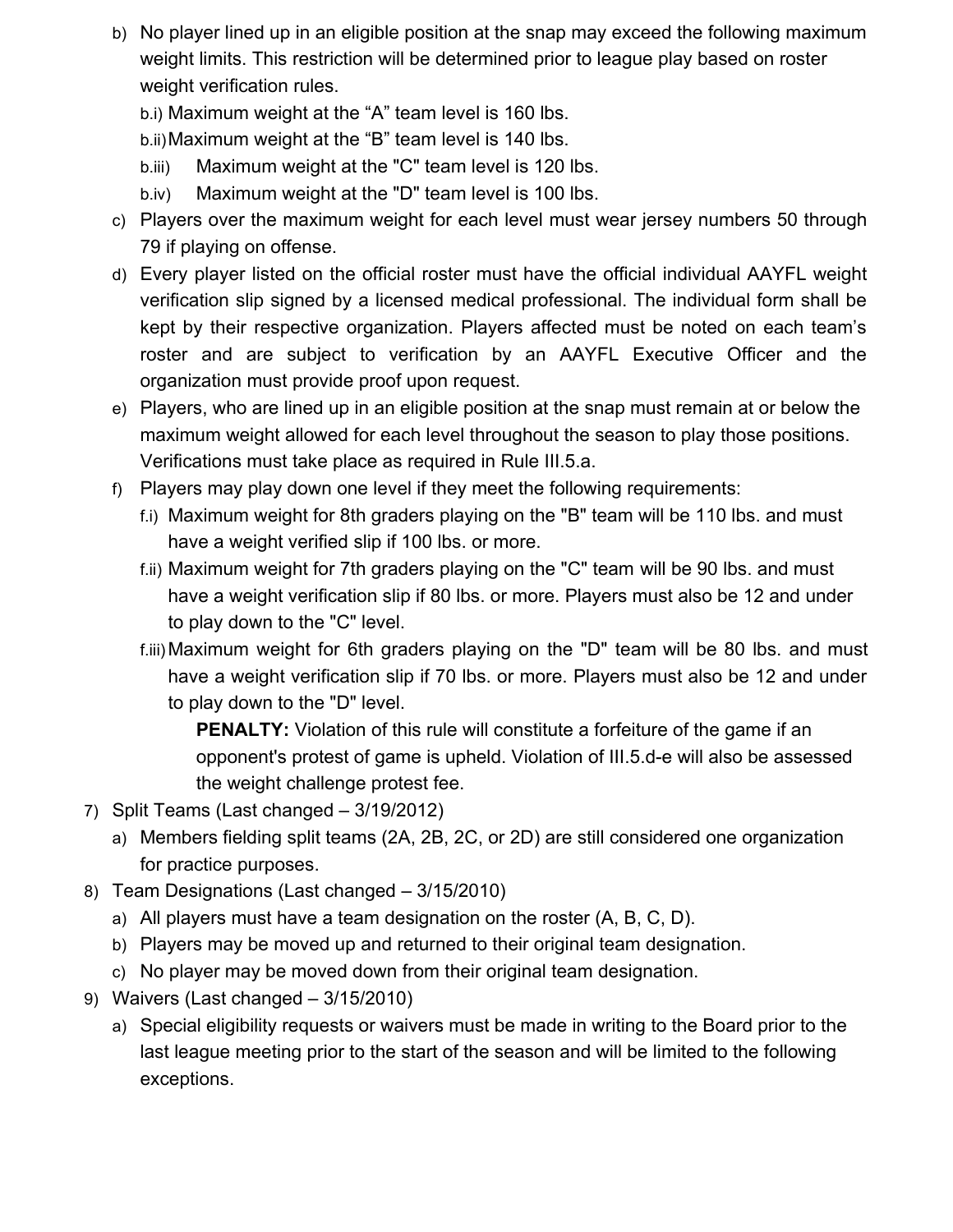- a.i) A person who has been a coach within the same organization for three years may apply to have his child play for the team on which he coaches. Verification will be done by roster check.
- a.ii)An eighth-grade player who has moved into another district may apply to play for their previous team, if they have played for at least two seasons. Verification will be done by roster check.
- a.iii) If a player changes home residence from one AAYFL member to another AAYFL Member prior to the start of a season, the new team is required to accept the player.
- 10) Player Conduct (Last changed 3/15/2010)
	- a) Any player ejected from a game will also be suspended from the following game.
	- b) Players suspended may not be in uniform but may attend the game as a spectator in the stands.
	- c) There is no appeal for a player suspension.

## **ARTICLE IV. PRACTICES RULES AND POLICIES**

- 1) Start of Practice (Last changed 2/10/2020)
	- a) Members shall vote on season game dates prior to the beginning of even-numbered seasons for that season plus the following season.

**NOTE:** First allowable practice date is August 1 for the 2020 and 2021 seasons, with the first game to be played no later than the final Saturday in August.

- b) A practice is defined as an organized gathering of players and coaches.
- c) Meetings for sign-up and equipment issue are not considered practices.
- 2) Allowable Practice Time (Last changed 3/10/2014)
	- a) Prior to school starting unlimited practice is allowed.
	- b) After school is in session, a maximum 6 hours per week are allowed.
- 3) Scrimmages (Last changed 3/19/2012)
	- a) Teams are allowed 2 scrimmage dates prior to the Sunday of the week that the league game schedule begins.
	- b) Additional games or scrimmages are not allowed until after a team's league season has ended.
	- c) Scrimmages are defined as organized competition between two teams from different organizations.
	- d) Teams from the same organization may practice together including drills that involve contact.

**NOTE:** C/D level teams may not participate in contact drills with A/B teams.

- 4) Players Equipment (Last changed 3/15/2010)
	- a) Only football helmets originally purchased by their respective AAYFL member organization may be used.
	- b) All AAYFL member organizations must follow the useful life, certification, and reconditioning requirements of the helmet manufacturer.
- 5) Jersey Numbering & Patches (Last changed 3/11/2013)
	- a) All teams must have white away jerseys and dark color jerseys for home.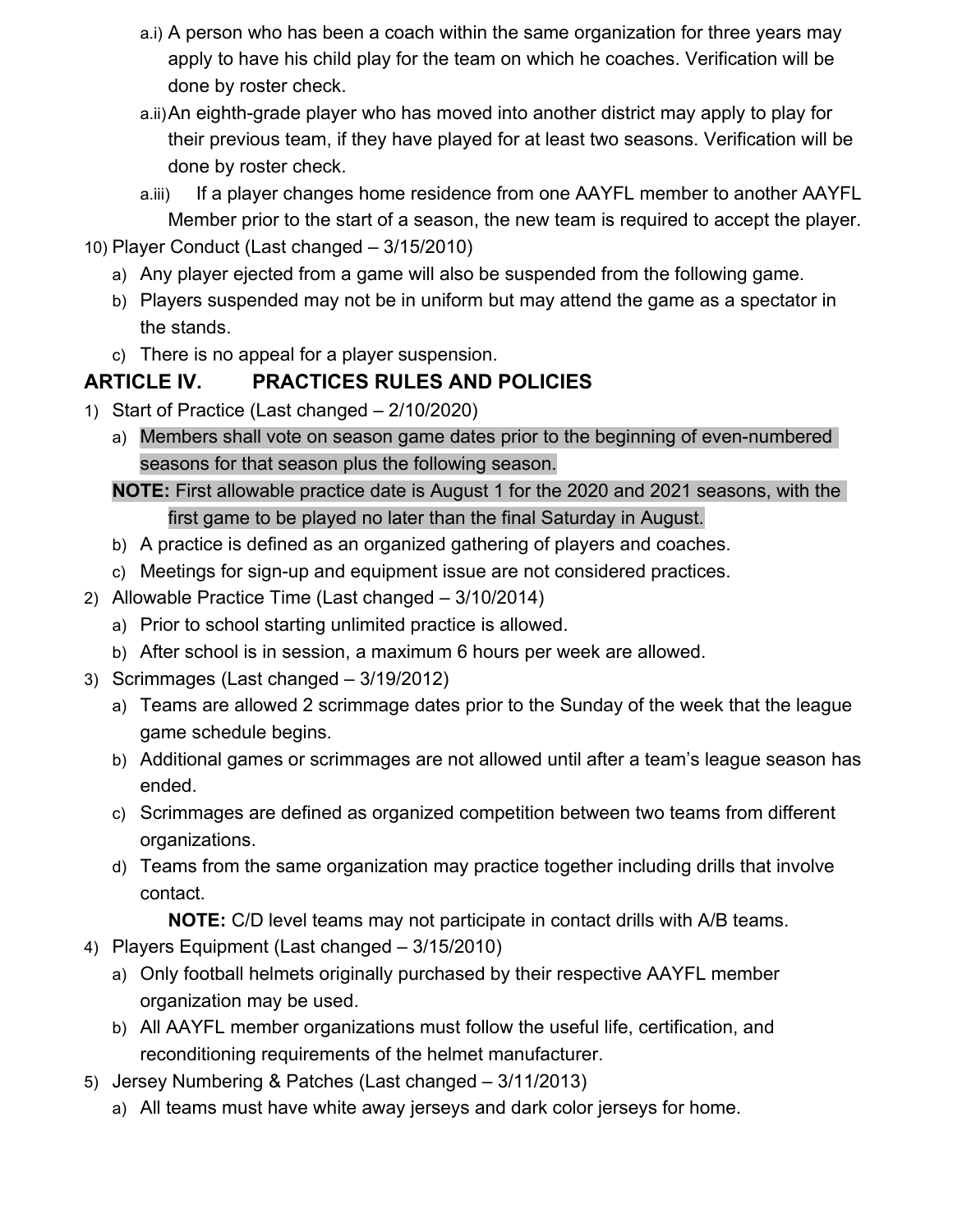b) No sponsorship representation or commercialization of the uniform is allowed.

## **ARTICLE V. GAME RULES AND POLICIES**

- 1) Game Length (Last changed 3/11/2013)
	- a) All games will be played in four quarters of eight minutes each.
	- b) In the event of a tie at the end of regulation, only the "A" game will use an overtime period(s). All other levels will end in a tie and not use overtime.
		- b.i) Teams must either run or pass for a PAT beginning in the  $3<sup>rd</sup>$  overtime period (inning).
- 2) Game Times (Last changed 3/10/2014)
	- a) Saturday at 9:00 AM for the "A" game. Each subsequent game shall begin 10 minutes after the conclusion of the previous game.
	- b) By mutual agreement, or when emergency field conflicts occur, organizational League contacts may reschedule game times. Please notify via email the Assignor of Officials and the League Office/Scheduler well in advance of any changes.

**NOTE**: Preferred notice of one week or more before the scheduled game.

- 3) Host Site Management (Added 2/11/2019)
	- a) Organizations will identify a Game Manager(s) with documented duties as assigned by the organization to include the following (at a minimum):
		- a.i) Instructions for field and facility preparation prior to the game(s)
		- a.ii)Expectations for where spectators are/are not allowed during the game(s) (i.e., "sideline controls," which extend to spectator areas such as bleachers)
		- a.iii) Specific facility security check procedures as required
		- a.iv) Instructions for the contact, communication and facilitation of emergency services in cases of medical emergencies
		- a.v)Instructions for the facilitation of medical services conducted by assigned, qualified medical personnel in cases of non-emergency medical situations
		- a.vi) Instructions for addressing aberrant spectator behaviors in and around the facility
		- a.vii) Instructions for handling spectator or coach ejections from the field and/or facility
		- a.viii) Instructions for field and facility closure preparation in advance of the end of the last game of the day
	- b) Weather Postponements (Last changed 3/10/2014)
		- b.i) When severe or electrical weather is imminent, organizations shall follow the written policy regarding process
		- b.ii)Postponements due to weather or any other unforeseen circumstances must be rescheduled and played no later than the Tuesday following the postponement. Failure to do so by either team will result in a forfeit.
		- b.iii) This rule applies only to the "A" team level ("B", "C", or "D" games are not required to be rescheduled).
- 4) Playing Time (Last changed 2/11/2019)
	- a) No player may play in more than four quarters per week, unless a game is rescheduled and/or is a scheduled playoff game.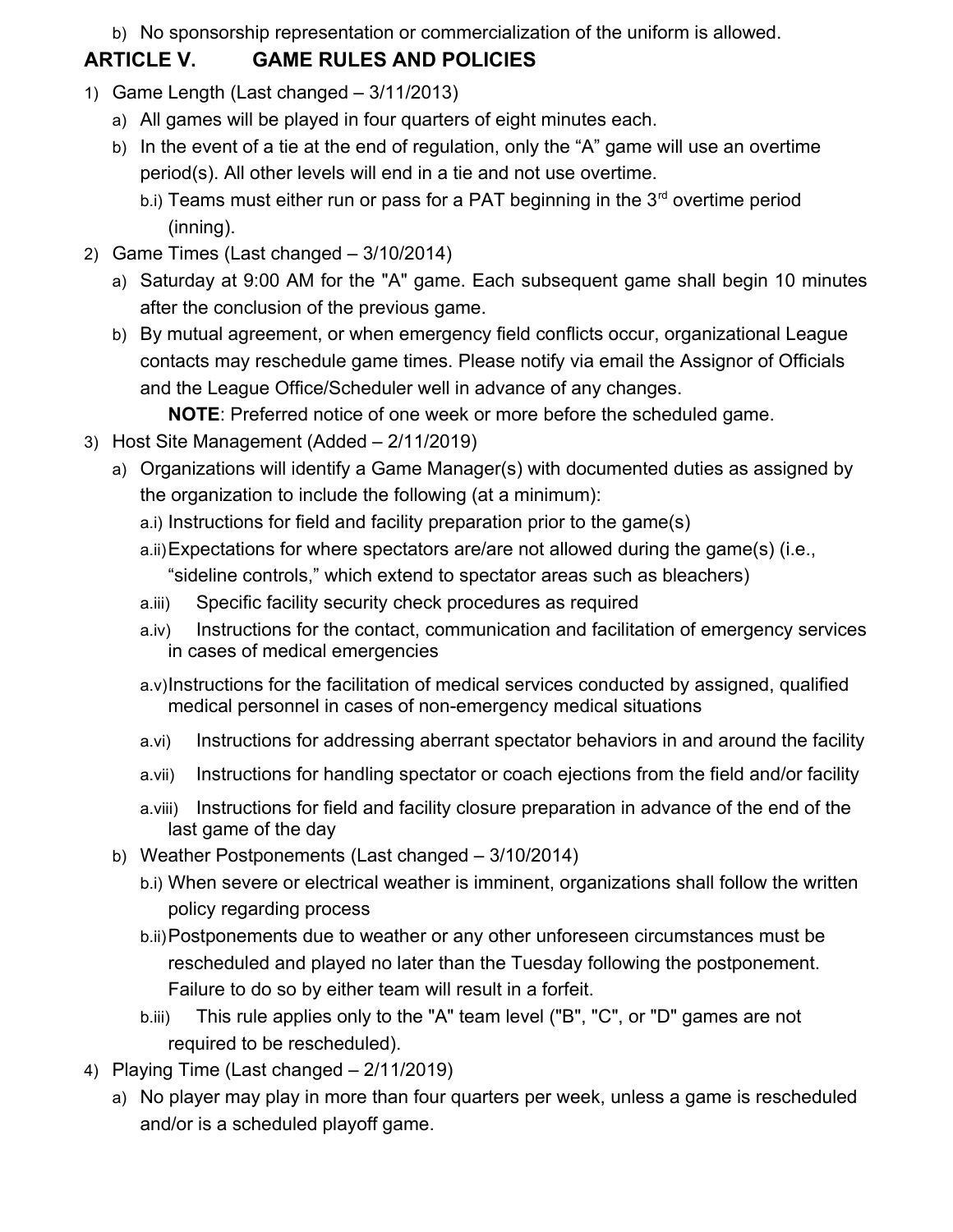- b) A quarter of play is participation in one or more plays per quarter.
- c) The official AAYFL season will consist of eight (8) regular season games for the A, B, and C levels.
- 5) The "A" level only will have a championship game between the two (2) remaining teams left in the playoffs as a ninth game.
- 6) There will be an allowance of two (2) "reserve" games for programs with one (1) team at the level they are seeking to schedule a "reserve" game. These games will not count in any standings and are only to get kids more playing time.
	- a) The "D" level AAYFL season will be seven (7) games.
- 7) Game Field Requirements (Last changed 3/19/2012)
	- a) Access to immediate Medical Assistance (a licensed medical professional and/or 911).
	- b) Spectator restraining lines must be a minimum 5 yards from the playing field.
	- c) Responsible persons, age 16 or older, must work the sideline chains and down box for all levels of play. These individuals are game officials, required to be unbiased, neutral observers. Those individuals who do not follow these requirements will be removed by the Crew Chief.
	- d) Game announcers will express information that adds to the enjoyment for all participants. Play-by-play during action on the field, derogatory comments, or opinions will not be tolerated.
	- e) All League Championship Playoff games will consider the recommendations as rules including bleachers for spectators.
- 8) Game Field Recommendations (Last changed 3/15/2010)
	- a) To provide a safe, playable field.
	- b) Field Clock.
	- c) Source of Water.
	- d) Goal Posts. No goal posts or lines need be on secondary fields.
	- e) Restrooms must be available in a reasonable proximity to the field and in reasonable walking distance.
- 9) Scoring (Last changed 3/11/2013)
	- a) Two points are scored for a kicked extra point; one point for run or passed extra point.
- 10) Game Equipment (Last changed 2/13/2017)
	- a) Footballs used in AAYFL games must be leather (non-composite): Wilson TDY, Rawlings Pro5Y, or Spaulding J5Y. D-level games shall choose from the following footballs: Wilson TDJ, Rawlings Pro5YP or Spaulding 72-608e.
	- **PENALTY:** The game(s) that the non-approved ball(s) was used in shall be forfeited and the Head Coach may face possible suspension. Subsequent offenses may include, but not be limited to, automatic suspension of the Head Coach for an indefinite period of time, or other sanctions as deemed necessary by the Conduct Committee and/or the Executive Board.
	- b) Home teams must have a back-up football available for games in the event of poor field conditions due to weather.
	- c) Visiting team may use their own game ball.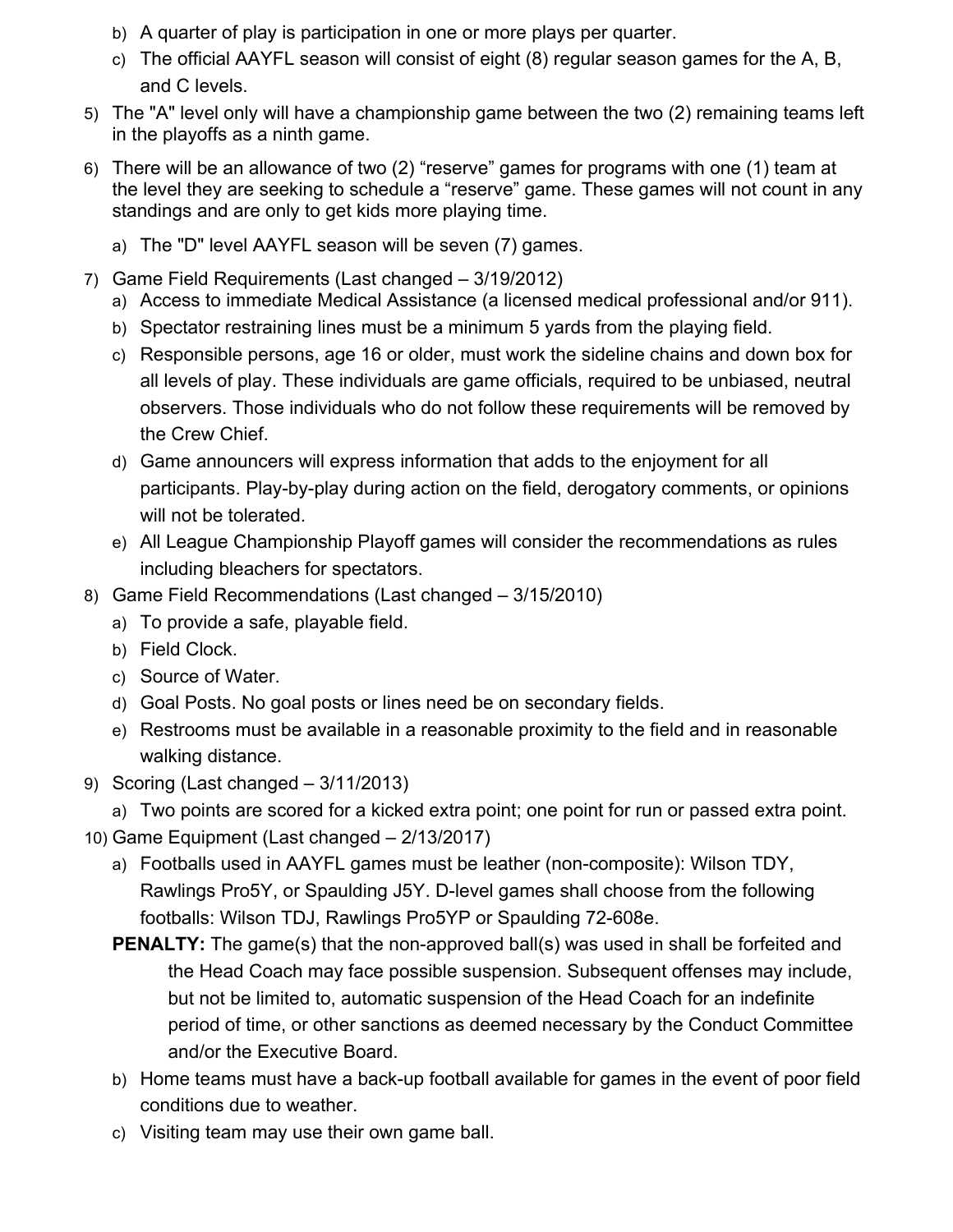- d) Electrical devices (walkie-talkies) are allowed only if both teams have equal opportunity to use and agree to use such. If in the course of the game, one set malfunctions, the team with the working units will be requested to stop using the equipment.
- 11) In Game Weight Restrictions (Last changed 3/19/2012)
	- a) Players over the maximum ball carrier weight for each team, may punt, kick extra pts., field goals, or kickoff.
	- b) A punter or a kicker, over the maximum ball carrier weight, is allowed to:
		- b.i) Execute a handoff;
		- b.ii)Throw a forward pass;
		- b.iii) Kick the ball, or;
		- b.iv) Throw a backwards pass.
	- c) A punter or a kicker, over the maximum ball carrier weight, is not allowed to:
		- c.i) Participate in a fake that involves a run beyond the line of scrimmage;
			- c.ii)Cross the line of scrimmage, or;
			- c.iii) Block during the course of a fake, whether behind or beyond the line of scrimmage.
	- d) Restrictions for that player ends when either the ball is kicked or there is a change of possession.

**PENALTY (V.9.b-d):** Ineligible receiver downfield.

- e) No player over the maximum ball carrier weight may line up more than 15 yards of the ball on the kickoff receiving team.
- f) No defensive player over the ball carrier weight limit may receive or return a punt or field goal that goes beyond the LOS, nor may he receive the ball by hand-off or backward pass during the play.
- **PENALTY:** Violation of these rules is forfeiture of the ball game and a minimum one game suspension for the head coach of the team involved.
- g) Commissioner shall make available to all teams the name and number of any player weight verifications and those players who will turn 15 during the season.
- 12) In-Game Procedure for Handling Player Weight Questions (Last changed 3/15/2010)
	- a) Head Coaches have the primary responsibility for knowing the weight rules and keeping their team in compliance with those rules.
	- b) In the event a Head Coach questions a player's weight and that player's eligibility to play in a weight limit position, they should refer to the following procedure:
	- c) If the coach feels that one of the rules covering weight restrictions has been broken, call a timeout prior to the next play in the game.
		- c.i) Inform the Crew Chief what rule and player that you are challenging.
		- c.ii)With the Crew Chief, meet with the opposing Head Coach and inform him the rule and player that you are protesting.
		- c.iii) Inform both the Head Coach and Crew Chief that you are playing the game under protest.
			- (c.iii.1) The protest should be noted in the Crew Chief's postgame report.
		- c.iv) The timeout will be returned to the challenging team.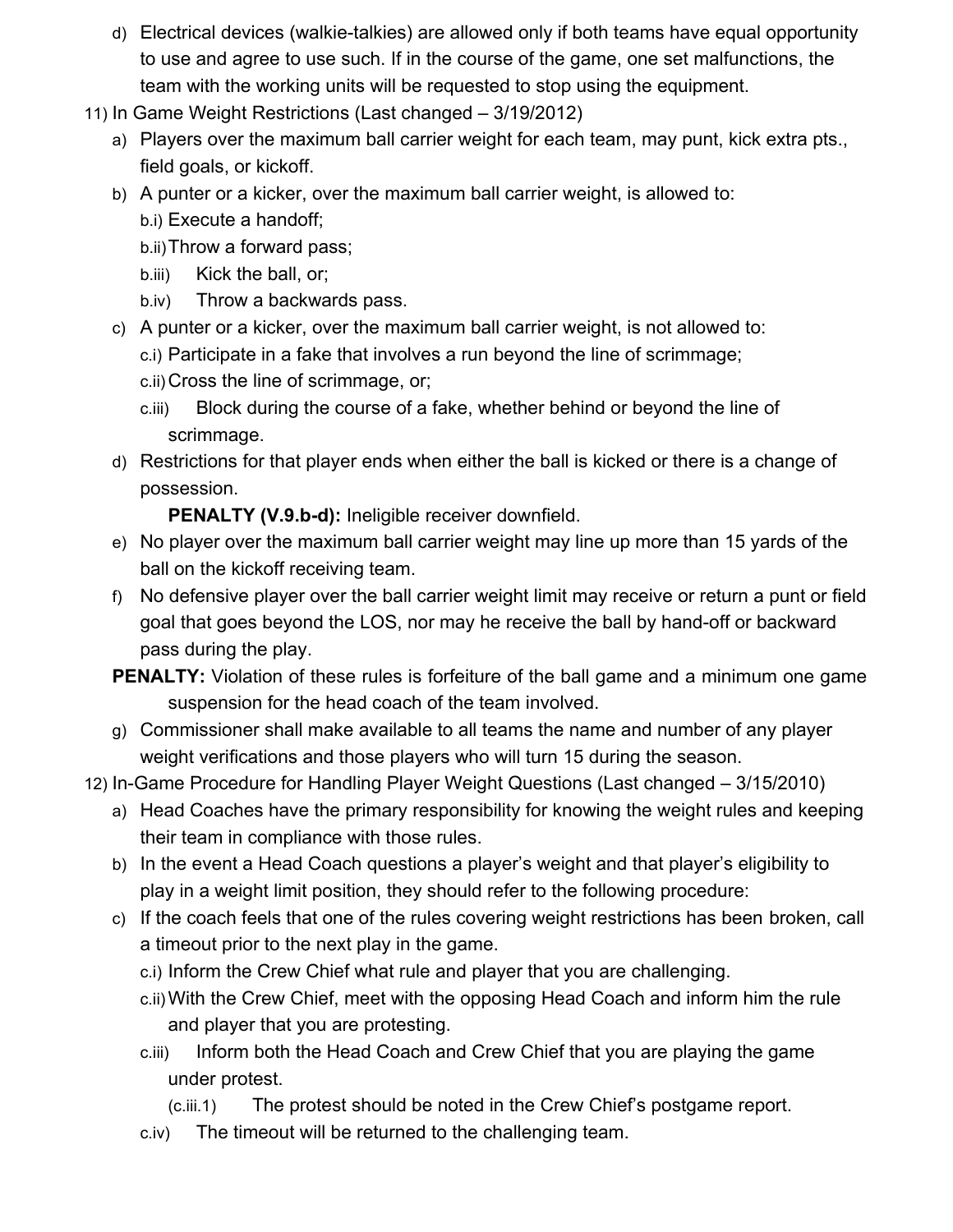c.v)The challenging team is **required** to file a protest with the league office. Assistance under the league protest of rules violations will begin at this point.

- d) The challenging team must gather evidence video tape, team rosters, and name of the player and submit it with their protest.
- e) When a protest of a player's weight is filed, an AAYFL Executive Board member will verify the player's weight following the league protest procedure.
- 13) Coaches Time Out (Last changed 3/15/2010)
	- a) One (1) non-chargeable timeout per team will be allowed for opposing Head Coaches to meet during the game for the purpose of letting opposing Coaches know reserves are in the game. Coaches may not converse with their respective team on the field, unless they wish to use a regular timeout.
- 14) Defensive Alignments (Last changed 3/15/2010)
	- a) "C" & "D" teams are allowed a maximum of six (6) defensive players within five (5) yards of the line of scrimmage prior to the snap of the ball. This rule is only in effect outside the defensive team's 5-yard line.

**PENALTY:** Violation will constitute a five-yard illegal defense penalty.

- 15) D-Team Kicking (Last changed 2/10/2020)
	- a) No rushing the punter/kicker until the ball is kicked.
	- b) If a team drops back a punter, or lines up for a try or field goal, the kicker/punter must kick the ball within 3 steps (punter) of receiving the snap or 7 seconds (kicker) from the snap. No fake kicks of any type allowed.
	- **PENALTY:** If the punter takes more than 3 steps or the kicker takes more than 7 seconds, it will be an illegal procedure penalty against the kicking team and the end of the down for the FG/XP team.
	- c) No player on offense or defense can move from their line of scrimmage until the ball is kicked.
- 16) Head Tackling (Last changed 3/15/2010)
	- a) There will be no tackling anywhere above the shoulder pads.
	- b) Tackling is defined as any grabbing, wrapping, or holding of the neck or head during the attempt to tackle any ball carrier.

**PENALTY:** A fifteen-yard (15) penalty for a face mask will be assessed.

- 17) Coaches Reports (Last changed 2/10/2020)
	- a) All "A" team Head Coaches are required to file an Officials Rating Form with the league office within 48 hours of the game being rated using the Zebraweb website at: [https://zebraweb.org.](https://app.zebraweb.org/soos/Console.asp)
	- b) Failure to provide a completed Officials Rating Form, for each league game, will cause a \$25.00 fine to be levied against the member organization for each game a rating form has not been submitted.
	- c) All Head Coaches at the "B/C/D" levels are also encouraged to file an Officials Rating Form to help maintain the quality of officiating in the league.
	- d) It is the responsibility of the home team to report the game scores by **3:00p Sunday** for publication in the weekly standings.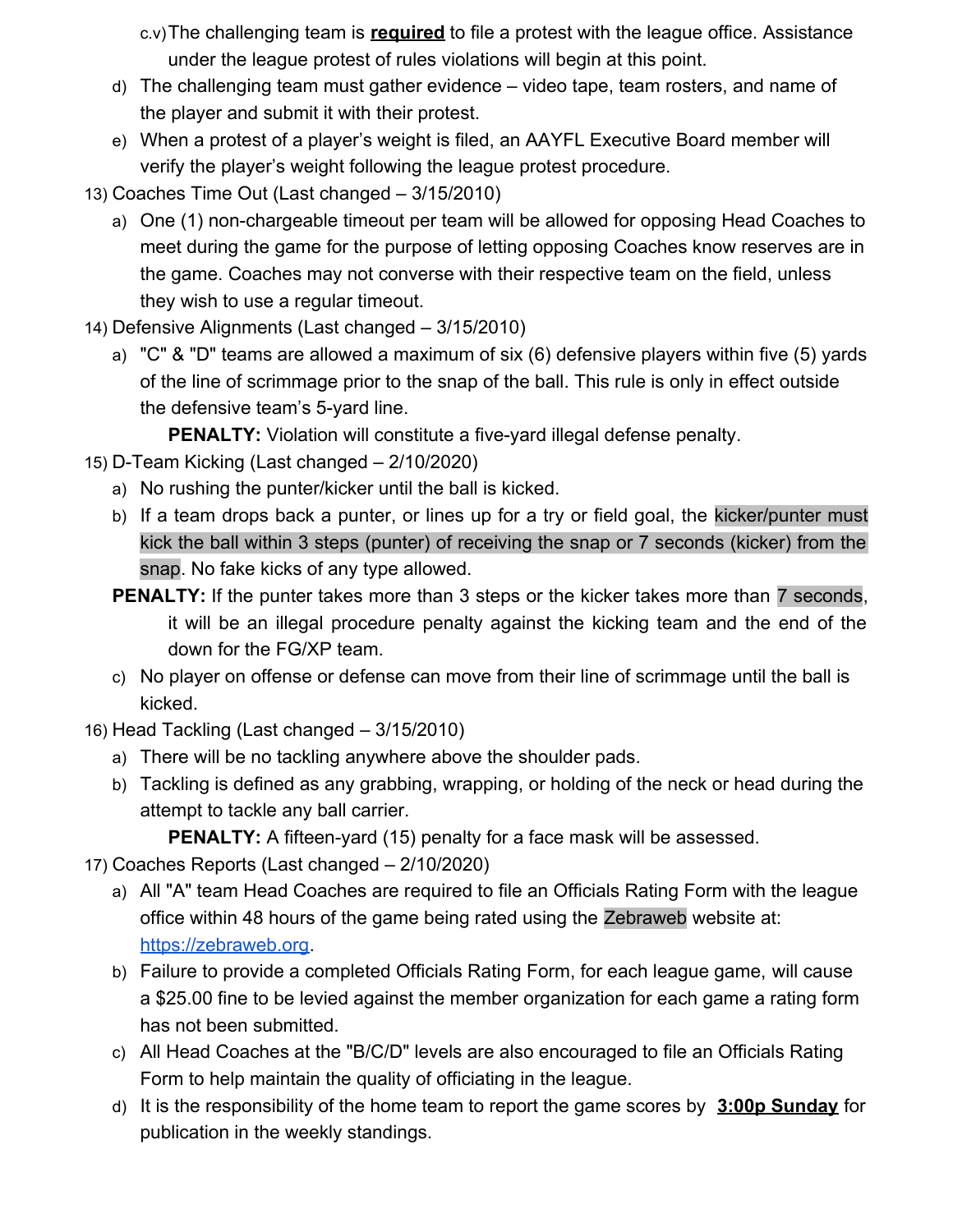- e) The scores should be entered into the League website. Should the website experience technical difficulties, or the game be played on a different day than Saturday, they should then be emailed to [office@aayfl.org.](mailto:office@aayfl.org) As a last resort, they should be called into the league voicemail at 414-502-2935.
- f) A fine of \$25.00 will be levied against any home team that fails to call in the game score by the set deadline.

### **ARTICLE VI. CHAMPIONSHIP GAME**

- 1) Playoff games (Last changed 2/10/2020)
	- a) Each "A" Conference Champion, and the 4 next best records (Wild Cards), will constitute the playoff field in each Division, provided there are more than 12 teams in the respective Division. If 12 or less are playing in the Division, the playoff format will be adjusted so that no less than 50% of the teams in the Division are eligible for that season. Game to be played at a neutral facility when available. Designated home team shall be determined by the highest remaining seed.
	- b) The league will provide a 5-man crew for the League Championship games and 4-man crews for each Conference Championship game.
		- b.i) The league will pay the cost of the officials for the League Championship games.
		- b.ii)The fee for officials working the League Championship games will be \$65.00 per official.
- 2) Tie Breaker Procedure within Conference (Last changed 2/12/2018)
	- a) 2-team Tie Breaker:
		- a.i) Best Conference record
		- a.ii)Winner of head to head game
		- a.iii) Coin toss
- 3) Multi-team Tie Breaker:
	- a) Best Conference record by percentage
	- b) Best overall record
	- c) Best Conference opponents winning percentage
	- d) Best total opponents winning percentage
	- e) Best percentage of away wins
	- f) Best percentage of home wins
	- g) Team(s) with most recent Grand Championship would be eliminated
	- h) Team(s) with most recent Conference Championship/Championship Game appearance would be eliminated
	- i) Team(s) with the most recent Divisional Championship/Semifinal appearance would be eliminated.
	- j) Team(s) with the most recent Conference Championship would be eliminated.
	- k) Coin Toss
		- k.i) Once one team is eliminated, the process restarts until there are less than three teams remaining.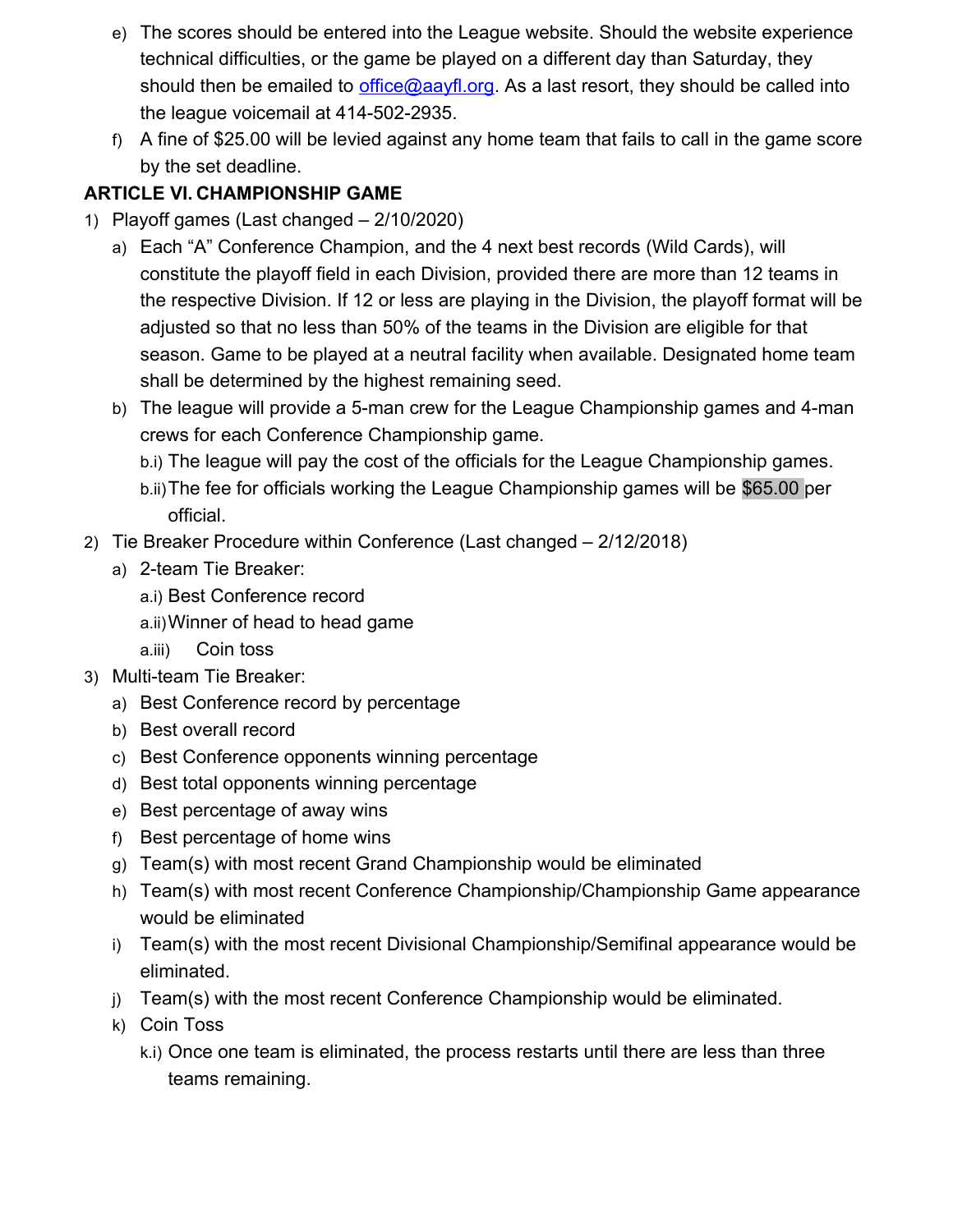- k.ii)If teams are tied and have not played each other, a playoff game shall be played no later than the following Wednesday evening at a site to be determined by the League.
- 4) Tie Breaker Procedure outside Conference (Last changed 2/12/2018)
	- a) 2-team Tie Breaker:
		- a.i) Winner of head to head game
		- a.ii)Best total opponents winning percentage
		- a.iii) Coin toss (if both teams have clinched a berth)
- 5) Multi-team Tie Breaker:
	- a) Best overall record by percentage
	- b) Best total opponents winning percentage
	- c) Best percentage of away wins
	- d) Best percentage of home wins
	- e) Team(s) with most recent Grand Championship would be eliminated
	- f) Team(s) with most recent Conference Championship/Championship Game appearance would be eliminated
	- g) Team(s) with the most recent Divisional Championship/Semifinal appearance would be eliminated.
	- h) Team(s) with the most recent Conference Championship would be eliminated.
	- i) Coin Toss
		- i.i) Once one team is eliminated, the process restarts until there are less than three teams remaining.
		- i.ii) If teams are tied, have not clinched a playoff berth and have not played each other, a playoff game shall be played no later than the following Wednesday evening at a site to be determined by the League.

## **ARTICLE VII. OFFICIALS CONTRACTS/INFORMATION**

- 1) Contracts (Last changed 3/15/2010)
	- a) All contracts will be handled by the league office with the officiating crews being assigned by the league.
	- b) All teams will have crews assigned prior to September 1.
	- c) Officials working this league will be considered independent contractors and responsible for any taxes on game fees.
- 2) Game Responsibilities (Last changed 3/15/2010)
	- a) If at least two WIAA officials are not present the game must be rescheduled. WIAA officials must work all AAYFL games.
	- b) At the option of the host organization, Crews for "C/D" games may use a Rookie/Student official as a fourth, either obtained by the Crew Chief or host organization from local high schools for the purpose of spurring interest and training young officials.
- 3) Fees (Last changed 2/10/2020)
	- a) Game fees for officials shall be as follows: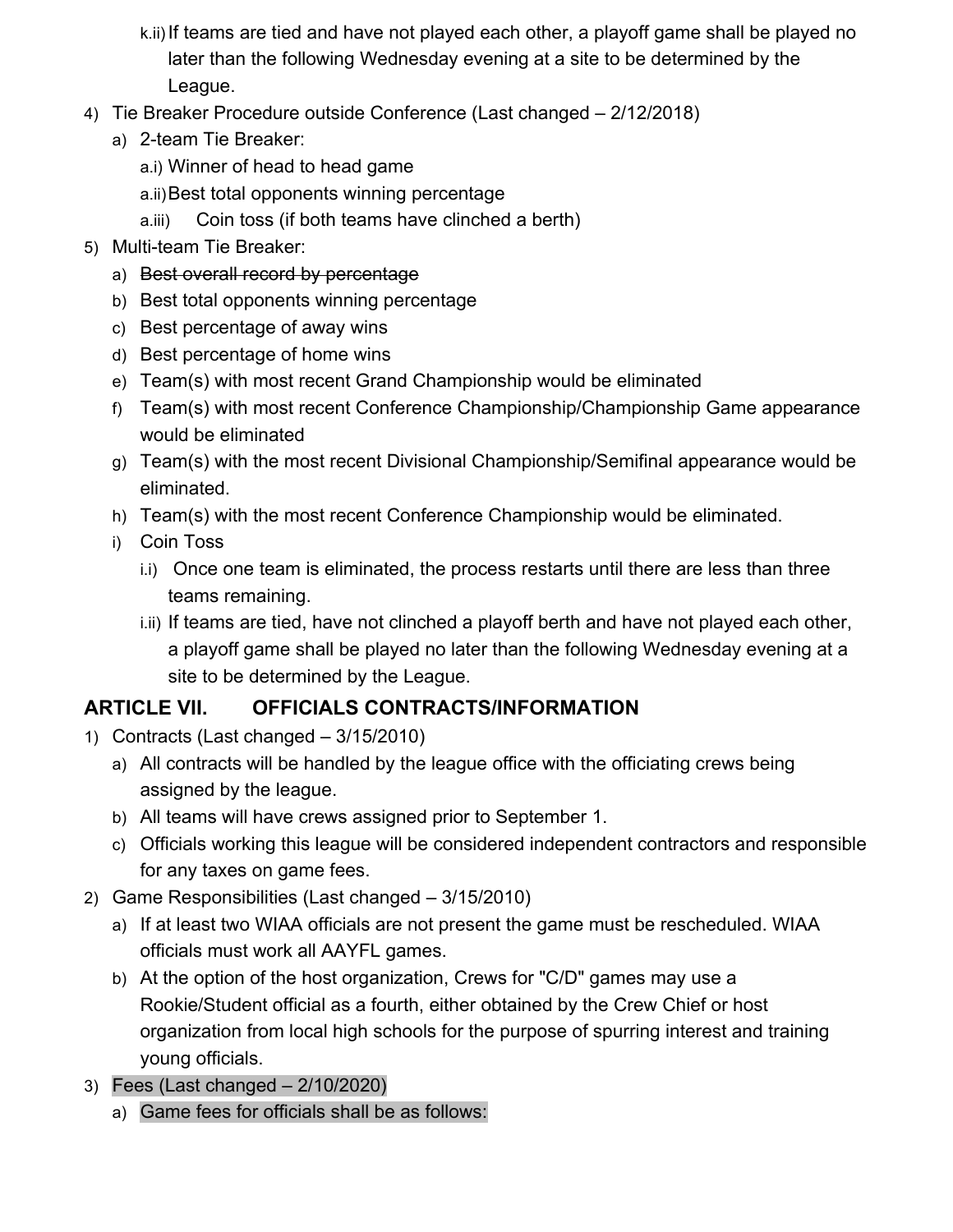- a.i) All League games \$55.00 per official (4-man crew)
	- (a.i.1) Host option \$30.00 for rookie/student
- **NOTE:** Game fees shall be paid on site to each official.
	- a.ii)Officials must attend and/or participate in annual League meeting to be eligible for pay increase.
- b) Game fees may be changed on a yearly basis.
- c) Game fee assistance may be provided by the League on an "as needed basis" only.
- 4) Removal from Active Status (Last changed 3/15/2010)
	- a) Any contracted WIAA Sponsored Official who loses their WIAA license, certification, or sponsorship will be ineligible to work AAYFL games until a letter of reinstatement by the WIAA is provided to the AAYFL Commissioner.
	- b) Any action or cause considered by the AAYFL Executive Board to be detrimental to the AAYFL, its members, players, coaches, spectators or others associated with the AAYFL, will immediately void any and all contracted games with the official(s) involved and the AAYFL.
- 5) Game Reports (Last changed 3/15/2010)
	- a) All protests and ejections must be filed within 24 hours of the game that they occurred in.

## **ARTICLE VIII. FEES/FINES/PENALTIES**

1) Fees (Last changed – 3/19/2012)

| <b>Description</b>                | <b>Amount</b>                         |
|-----------------------------------|---------------------------------------|
| <b>Application for Membership</b> | \$200.00                              |
| <b>League Administration Fee</b>  | \$125.00 per team entered in<br>AAYFL |
| <b>League Insurance Fee</b>       | Set by carrier                        |

- a) The application for membership fee is a one-time, non- refundable, expansion fee. The fee is due at the time of the expansion presentation.
- b) The League Administration fee is an annual fee paid by every organization for every team entered into the AAYFL.
- c) The League Insurance fee is an annual fee paid by every organization for every team entered into the AAYFL. The rates are set by the League's insurance carrier.
- 2) Fines and Penalties (Last changed 2/11/2019)

| <b>Description</b>                              | <b>Amount</b>             |
|-------------------------------------------------|---------------------------|
| <b>Unexcused/Multiple Meeting Absences</b>      | \$25.00                   |
| Late payment of League financial<br>obligations | \$25.00 or 25% of balance |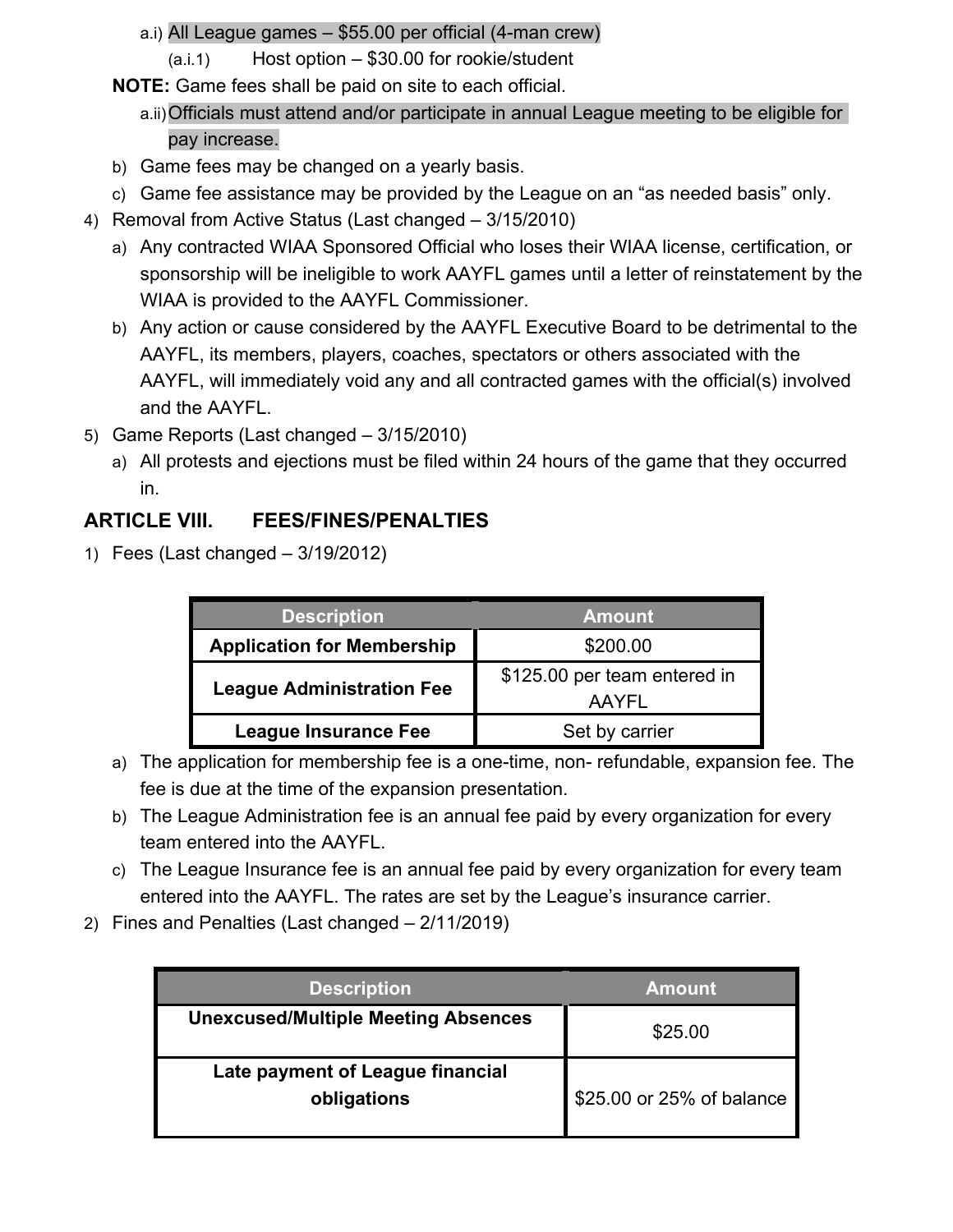| Forfeited games (per game max amount)                       | \$250.00       |
|-------------------------------------------------------------|----------------|
| Violation of weight restriction rules                       | \$500.00       |
| Late submission of coaches roster                           | \$250.00       |
| Late submission of players roster                           | \$250.00       |
| Use of an ineligible player (per game max<br>amt)           | \$500.00       |
| Failure to complete background checks                       | \$500.00/coach |
| <b>Failure to call in score</b>                             | \$25.00        |
| Failure to submit an official's evaluation                  | \$25.00        |
| <b>Failure to comply with Codes of Conduct</b><br>(max amt) | \$500.00       |

a) Any payment of the League's financial obligations that is late will be charged a fine of either \$25.00 or 25% of the remaining balance due, whichever amount is greater.

b) The Executive Board will make the decision as to the amount of the fine for a forfeit. Any monies that are collected by the forfeiture shall be passed onto the offended organization to recover any possible lost revenues.

- b.i) Any team forfeiting two or more games in a season may be considered for removal from the league.
- c) Violation of the weight verification rules will include the following:
	- c.i) Forfeiture of the game(s) involved.
	- c.ii)Forfeiture fine will also apply here.
	- c.iii) Probation or suspension of the violating organization.
	- c.iv) The Executive Board will determine the final penalty to be imposed.
- d) Rosters not turned in before September 1 will result in the forfeiture of the member's first game for all levels until said rosters are received by the League office.
- e) Scores must be submitted to the league office by the winning team of each game, or the home team in the case of a tie.
	- e.i) Each "A" team Head Coach is required to submit an evaluation on the officiating crew for that game.
- 3) Protests and Appeals (Last changed 3/15/2010)

| <b>Description</b>               | Amount <sup>'</sup> |
|----------------------------------|---------------------|
| <b>Protest Filed with League</b> | \$200.00            |
| <b>Office</b>                    |                     |
| <b>Appeal Filed with League</b>  | \$100.00            |
| <b>Office</b>                    |                     |

a) Fee must accompany protest. Written protest, with any documentation or evidence supporting the protest, must be delivered to the League Office within 48 hours of violation or notification which will be protested. Failure to file an in-game weight protest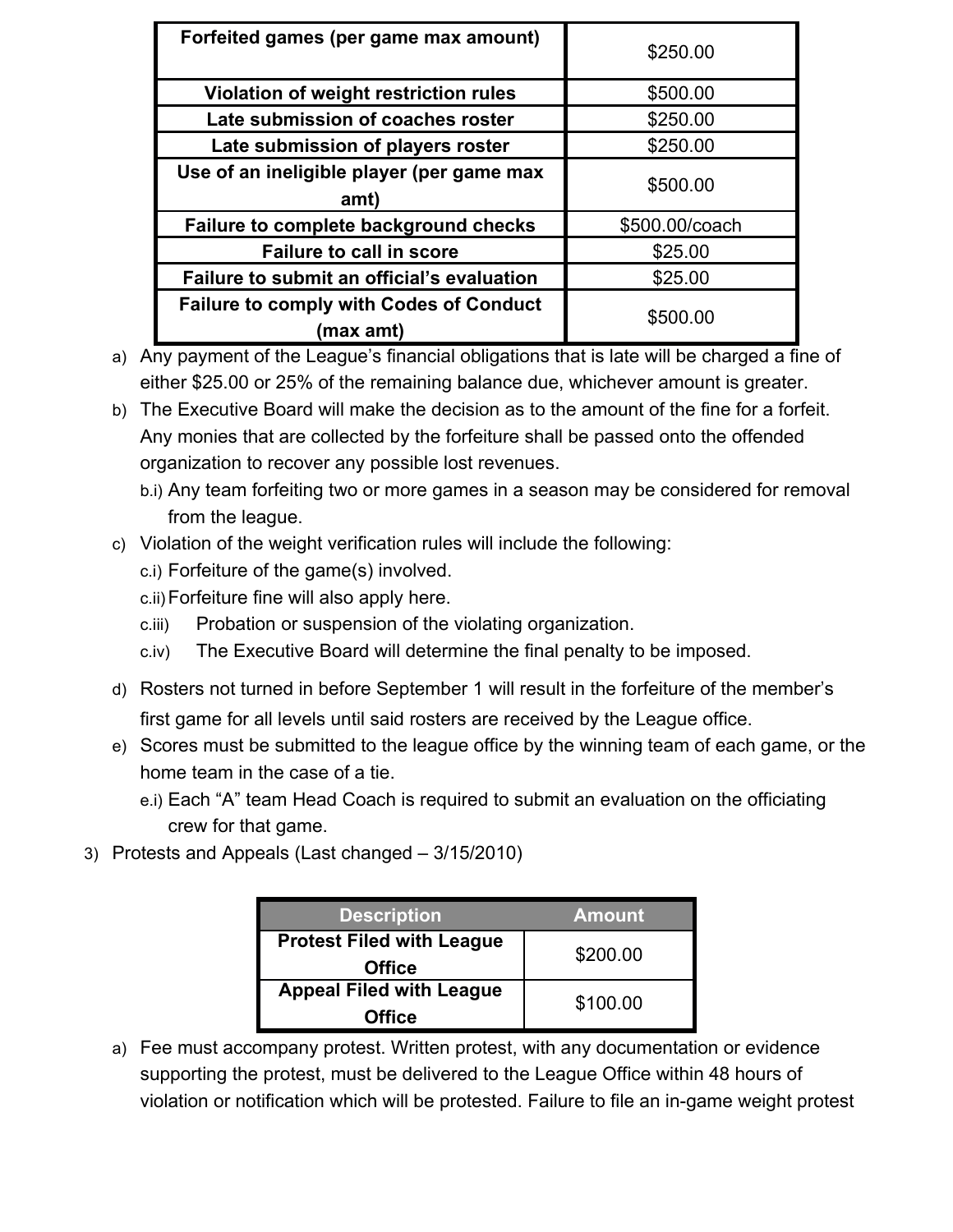will result in a \$200.00 fine. Funds will be returned if protest is upheld. Judgment calls cannot be protested.

b) Fee must accompany appeal. Written appeal, with any documentation or evidence supporting the appeal, must be delivered to the League Office within 48 hours of notification of penalty/fine. Appeal fee of \$100.00 must accompany appeal. Funds will be returned if appeal is successful. Judgment calls on the field and player suspensions due to ejection cannot be appealed.

### **ARTICLE IX. SOP FOR COMPLAINTS, PROTESTS AND APPEALS**

- 1) Complaints (Last changed 3/15/2010)
	- a) Complaints or concerns received in the League Office which are of an internal nature of a League Member, whether from parents or other outside sources, will be directed to the League Member contact person without any editorial or recommendation from the Commissioner.
		- a.i) Unresolved issues will be directed to the Deputy Commissioners not assigned an Appeals Committee (if necessary).
		- a.ii)The ranking Deputy Commissioner will determine a final decision to the unresolved issue.
		- a.iii) The opinion of any Executive Board member may be sought in determining a solution to unresolved issues.
	- b) The ranking Deputy Commissioner will forward the final edict to the League Member contact person, the complainant, and copy the League Secretary and Commissioner to archive in the league records, in the event of any future legal issues.
- 2) Protests (Last changed 3/15/2010)
	- a) Protests by a League Member concerning game issues will be submitted in writing to the League Office, which will then be forwarded to the ranking Deputy Commissioners not assigned to the Appeals Committee without any editorial or recommendation from the Commissioner.
	- b) The Deputy Commissioners will determine whether the protest should be heard or if another action is required.
	- c) In accordance with the rules governing a protest, the ranking Deputy Commissioner will confirm that the required protest fee has been submitted with the protest or sent to the League Treasurer and that the protest has been made within the time frame called for in the rules.
	- d) The determination of the protest will be handled by the quorum of the assigned Deputy Commissioners.
		- d.i) The ranking Deputy Commissioner will write the ruling concerning the protest.
	- e) The ruling on the protest will be sent to the League member protesting, the League Member or person against whom the protest was made, as well as the League Secretary and Commissioner, who will inform the League Membership of the ruling.
- 3) Appeals (Last changed 3/15/2010)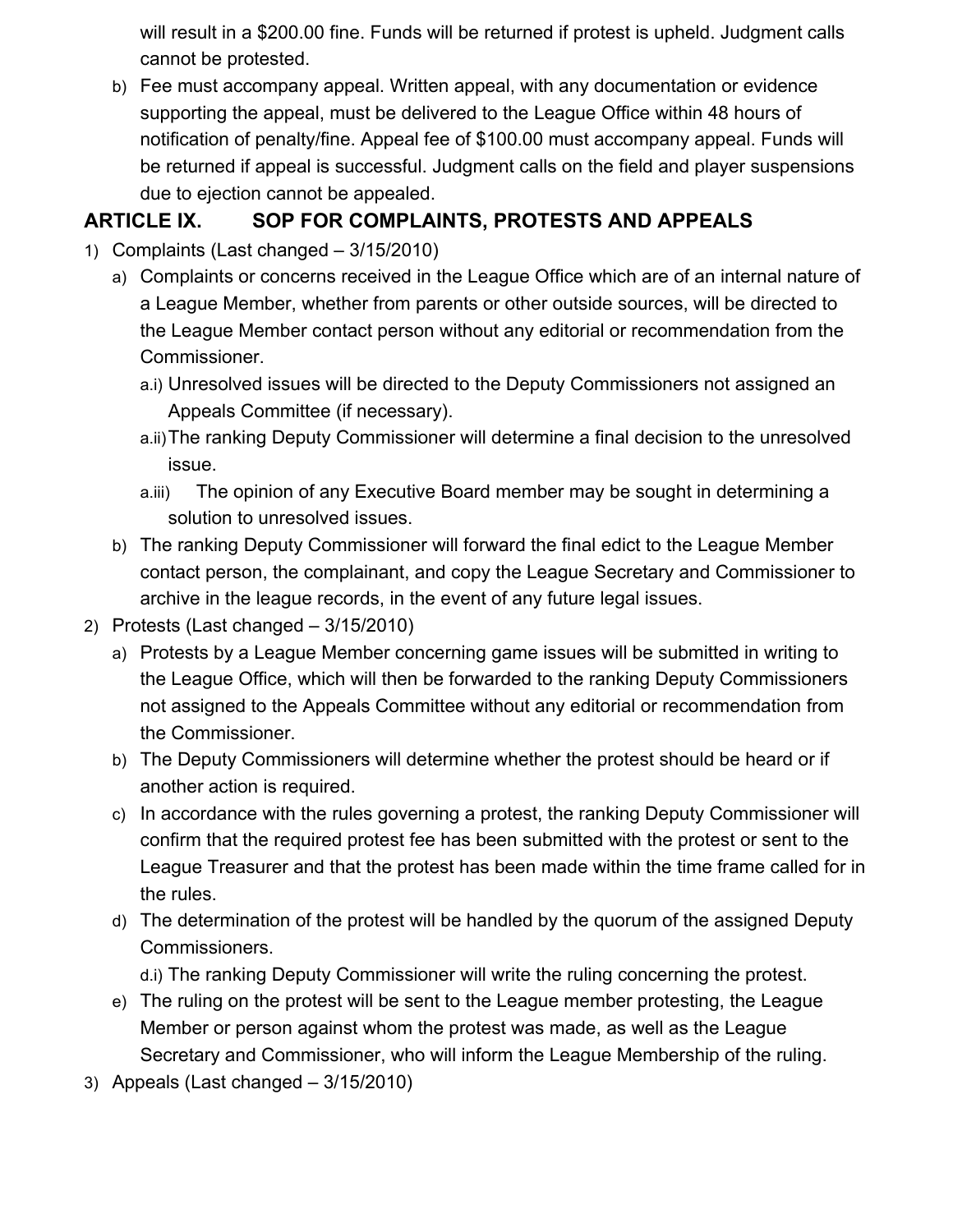- a) Appeals of any league office action (fines, late fees, suspensions, probation) against a League Member must be submitted in writing to the league office, which will then forward the appeal to the Executive Board.
- b) The Deputy Commissioners not assigned to the Appeals Committee will determine if the appeal should be heard or if another action is required.
- c) In accordance with the rules governing an appeal, the ranking Deputy Commissioner will confirm that the required appeal fee has been submitted with the appeal or sent to the League Treasurer and that the appeal has been made within the time frame called for in the rules.
- d) The determination of the appeal will be handled by the quorum of the assigned Deputy Commissioners. The ranking Deputy Commissioner will write the decision on the appeal.
- e) In the event of a tie vote between the Deputy Commissioners, the Commissioner, Treasurer, or Secretary (whichever is not involved with the initial action being appealed) will cast the deciding vote on the issue.
- f) The ruling on the appeal will be sent to the League Member making the appeal, as well as the League Secretary and Commissioner, who will inform the League Membership of the ruling.
- g) If any event requires a ruling or opinion (i.e. protest, appeal, complaint), it is the responsibility of the ruling party(s) to make every attempt to do so within 48 hours from the time the event is handed over for a ruling or opinion.
- 4) Members Appeal & Protest Procedures (Last changed 3/15/2010)
	- a) The letter for appeal/protest and appropriate check shall be submitted to the AAYFL Office within 48 hours of the incident in question.
	- b) All information regarding the appeal/protest shall solely come from the member's AAYFL official league representative, including but not limited to the following items: b.i) Any relevant game film

b.ii)Notes and/or comments from the member's coaching staff

- c) If the action being appealed involves the suspension of a coach, the penalty may be delayed by one week to allow the Appeals Committee to thoroughly investigate the situation and rule on the appeal.
- d) If the suspension involves the final game of the season, no delay will be allowed.
- 5) Appeals Committee Procedures (Last changed 3/15/2010)
	- a) Once the member has fulfilled all the above requirements, and the AAYFL Office has obtained the appropriate amount of money for the appeal/protest, a quorum of the assigned Deputy Commissioners will handle the appeal/protest.
		- a.i) The League Commissioner will appoint the ranking Deputy Commissioner to write the ruling.
		- a.ii)Review all information provided by the appealing/protesting member, including but not limited to game film(s) and officials' reports (if applicable).
		- a.iii) If necessary, contact BOTH head coaches/league representatives for a written incident report.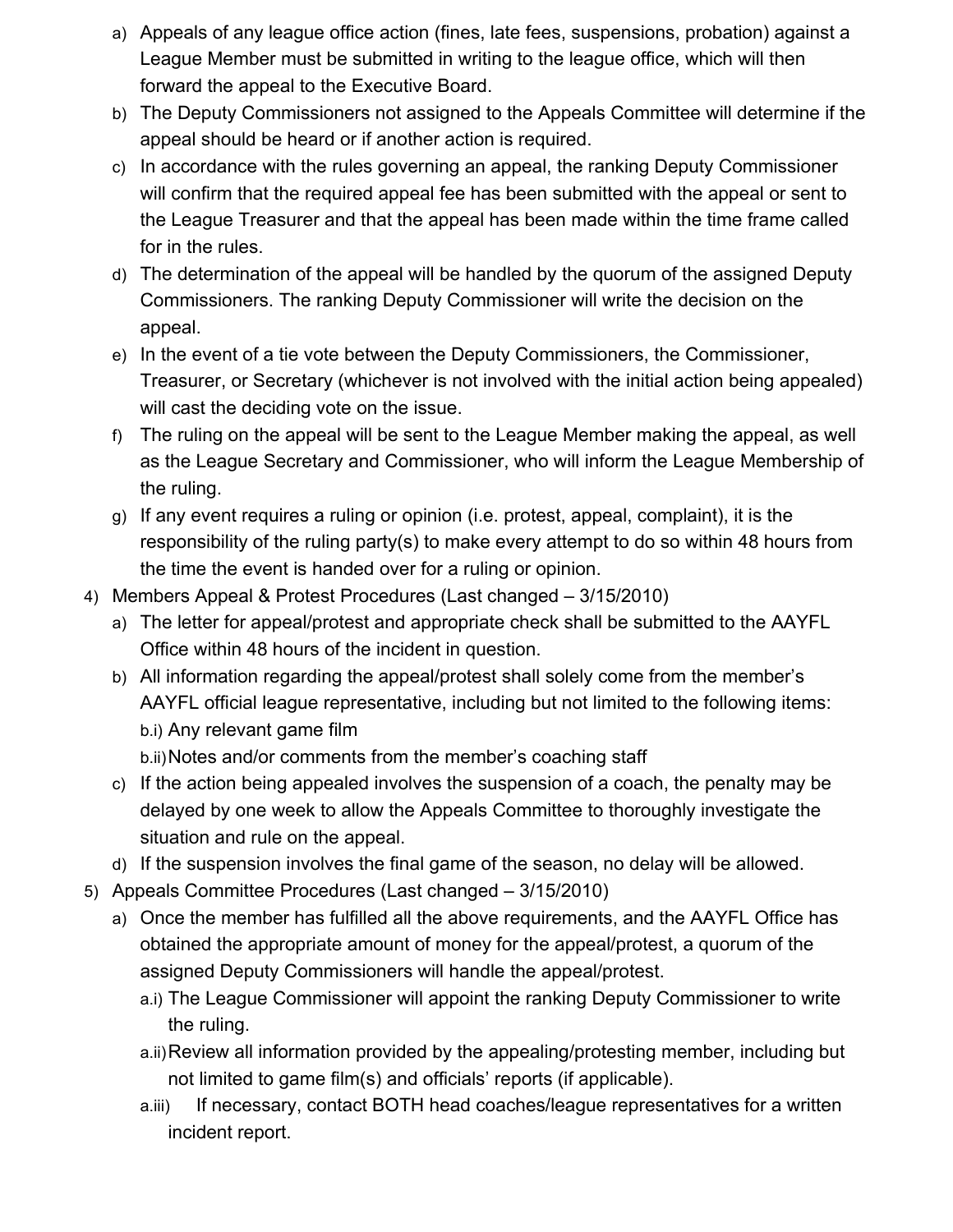- a.iv) Review any and all prior problems with the team(s)/coach(es)/player(s) involved in the incident.
- a.v)Review evaluations of officials (if applicable).
- a.vi) Review overall crew rating of officials working contest (if applicable).
- a.vii) Discuss the incident with Crew Chief (if applicable).
- a.viii) Take any further appropriate action necessary to render a decision (i.e. weigh player(s); further discussion with Head Coach(es)).
- a.ix) Review all facts in evidence with other two members of the Appeals Committee and write the final decision on appeal/protest. Deadline is the Friday PRIOR to the following game.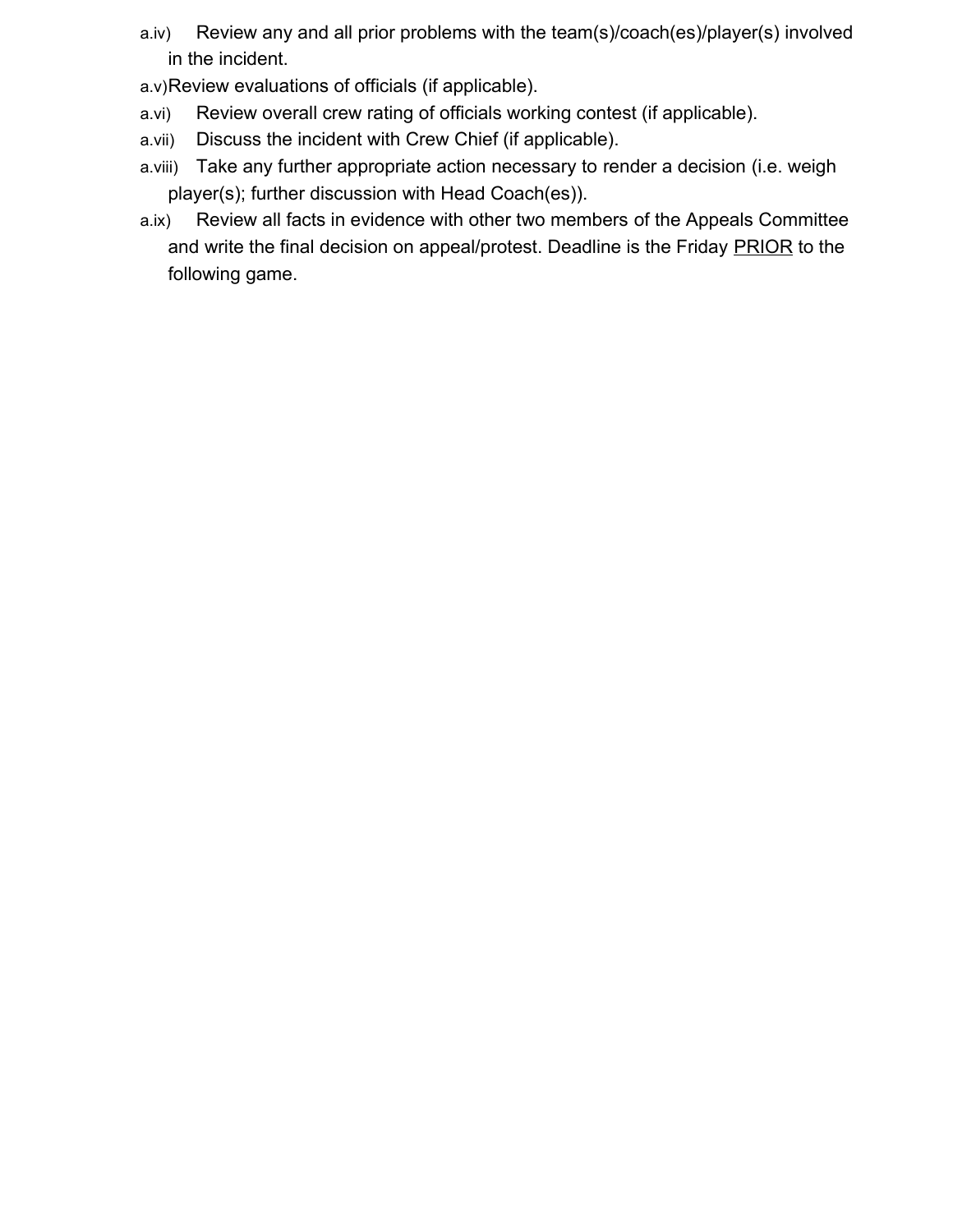## **COACHES CODE OF CONDUCT ARTICLE ONE - RESPONSIBILITIES TO PLAYERS**

- 1) A coach should always be aware of the tremendous influence he has over his players, and his ability to influence them for good or bad. Parents entrust their dearest possession to the coach's charge, and the coach should make every attempt to see that those who have played under him have been positively influenced for having done so. The coach should never place the value of a win above that of instilling the highest desirable ideals, and character traits in his players. The players' safety and welfare are always uppermost, and never sacrificed for personal prestige, or selfish glory.
- 2) In teaching the game of football, the coach must realize that there are certain rules and standards for protecting players, and determining a winner and loser. Any attempts to beat these rules, to take unfair advantage of an opponent, or to teach deliberate unsportsmanlike conduct, have no place in the game, nor has any coach guilty of such conduct any right to call himself a coach. The coach who conducts himself according to these principles need have no fear of failure, for in the final analysis, the success of a coach can be measured in terms of the respect he has earned from his own players, and his opponents.
- 3) The diagnosis and treatment of injuries is a medical problem, which should not fall under the duties of the coach, but under the auspices of trained medical personnel. A coach's responsibility is to see that injured players receive prompt and competent medical attention, and that physicians' orders are carried out to the letter.
- 4) A player's future should not be jeopardized by any circumvention of eligibility rules.
- 5) A player's academic success takes priority over any coach's demands, which would jeopardize the same.

#### **ARTICLE TWO - RULES OF THE GAME**

- 1) The rules and suggestions, which appear in the WIAAYFL Rule Book, and the National Federation Rule Book, should be considered an integral part of this Code of Ethics, and should be carefully read and observed.
- 2) Every coach should be familiar with the rules of the game. He is responsible for teaching and interpreting them to and for his players.
- 3) Players must adhere to both the letter and the spirit of the rules.
- 4) To gain an advantage by circumvention or disregard for the rules brands a coach or a player as unworthy of being associated with his games.
- 5) A coach is responsible for flagrant roughing tactics used by his players. He shall not permit faking of injuries in order to stop the clock, nor permit an illegal shift, or other deceitful tactics designed to draw the opponent offside.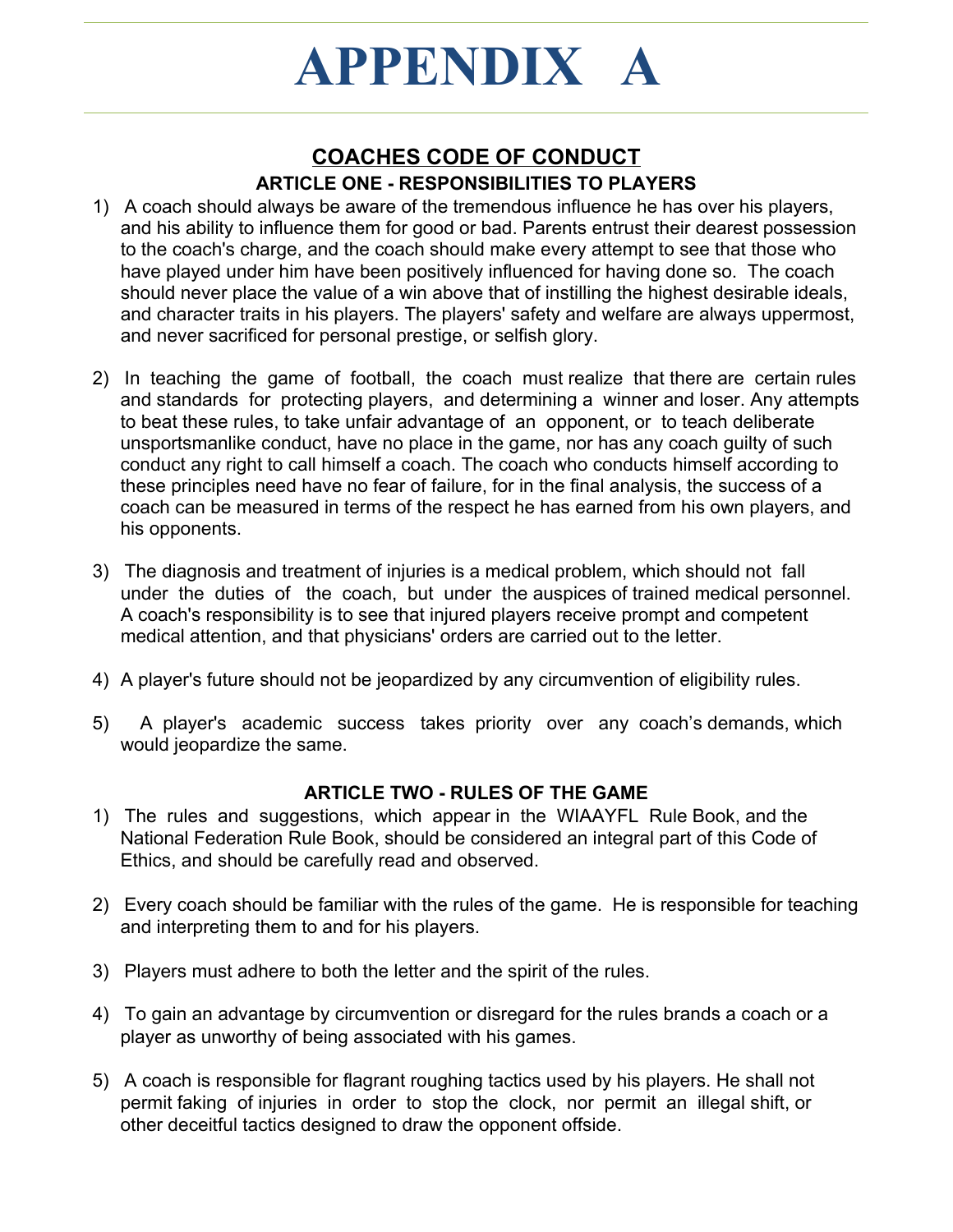6) A coach must be mindful that IT IS NOT the purpose of football to hurt or injure an opponent by legal or illegal tactics.

#### **ARTICLE THREE - OFFICIALS**

- 1) No competitive contest can be played satisfactorily without impartial, competent officials. Officials must have the respect and support of the coaches and players. On or off-therecord criticism of officials to players, or the public, is considered unethical.
- 2) Officials are to be treated in a courteous manner at all times. Criticisms of officials should be made to the AAYFL office. For a coach to address, or permit anyone on his bench to address uncomplimentary remarks to any official during the progress of the game, or to indulge in conduct which might incite players or spectators against officials, is a violation of the rules and is considered conduct unworthy of a member of the coaching profession.

#### **ARTICLE FOUR - OTHER RESPONSIBILITIES**

- 1) A coach's conduct and behavior should always bring credit to himself, his team, and to the game of football.
- 2) Before and after the game, rival coaches should meet and exchange friendly greetings.
- 3) No coach or anyone in an official team capacity shall make uncomplimentary remarks to an opponent's players before, during, or after a game.
- 4) Demeaning awards, which glorify or reward play outside the spirit of the rules, are not in the best interest of the game and should not be condoned.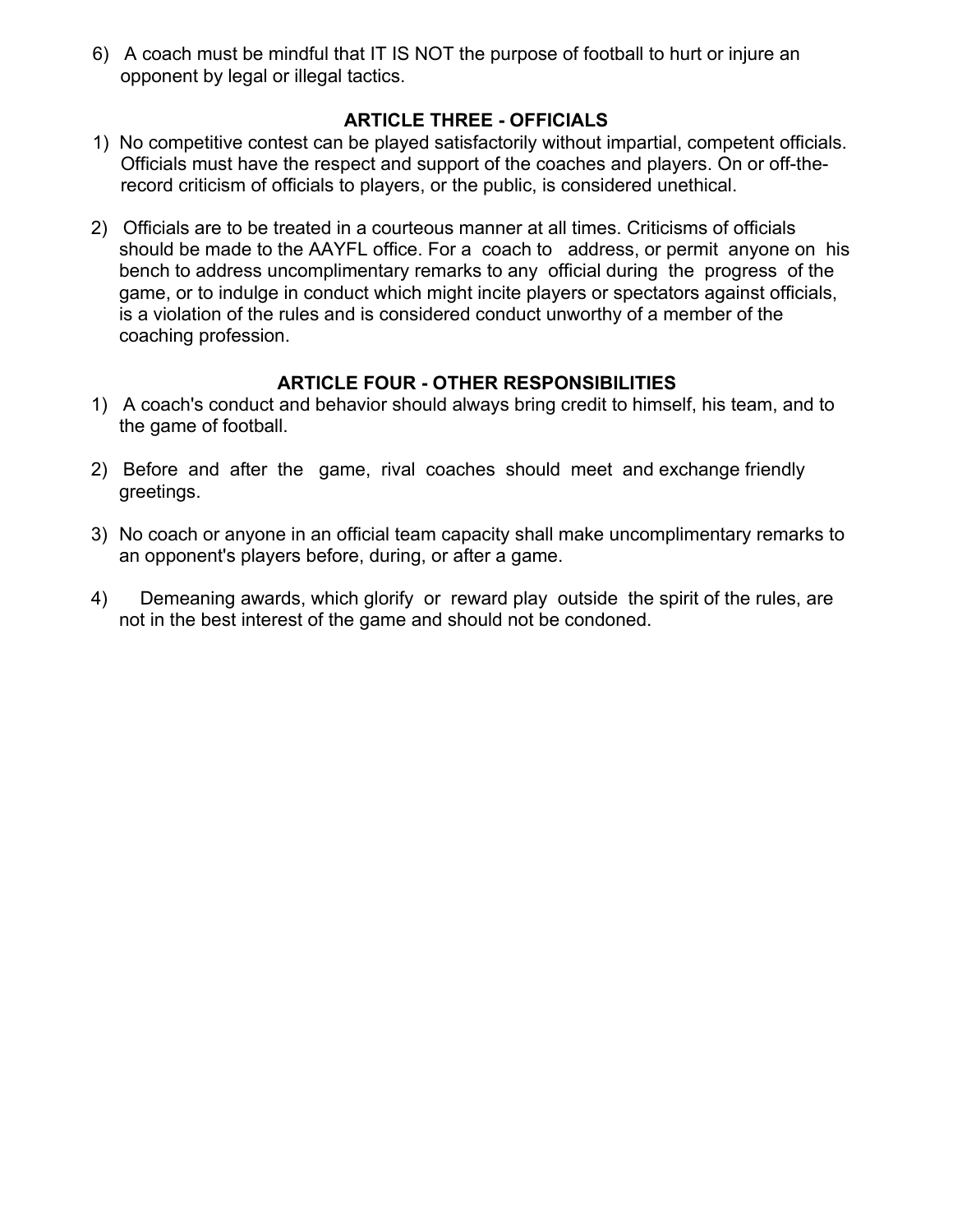## **Player Code of Conduct**

- 1) Players must always adhere to the positive aspects of the sport (e.g. fair play) and never condone violations of the game rules, behavior contrary to the spirit of the rules of the game, or the use of prohibited substances or techniques.
- 2) Players must consistently display high standards of behavior.
- 3) Players must appreciate the importance of *striving* to win, not winning itself.
- 4) Players will not use any form of profanity.
- 5) Players must respect the rights, dignity, and worth of each and every person involved in the sport.
- 6) Players must accept responsibility for their own behavior and performance, and not argue with the game officials.
- 7) Players will not refuse to abide by an official's decision, or perform a verbal, forceful or disrespectful demonstration of dissent to an official's decision.
- 8) Players will not engage in an abusive verbal attack, including "trash talking" or taunting, to any official, participant, coach, team representative, or spectator.
- 9) Players will not engage in a physical attack, including but not limited to, the laying of a hand upon, pushing, shoving, striking, or kicking of any official, participant, coach, team representative, or spectator.
- 10) Players will not use deliberately rough tactics during a game against an opponent.
- 11) Players will do their best to remember that youth sports are supposed to be FUN, and that winning and losing are part of everyone's experience.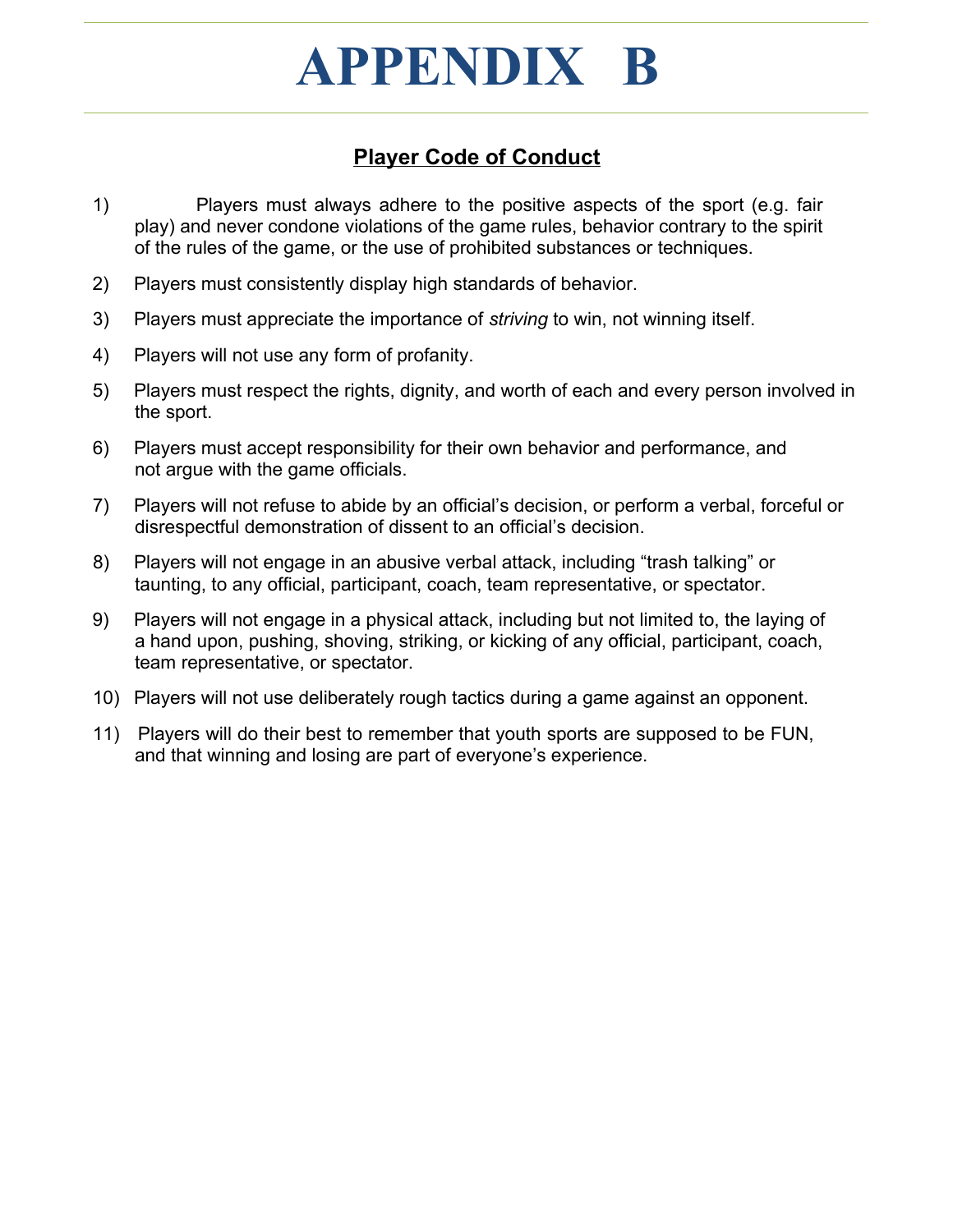## **APPENDIX C**

## **Parent Code of Conduct**

Parents are as important to the success of the football team as the players and coaches. Parents should work with coaches to mentor and support players in a positive manner, and help them become first-class athletes by adhering to the following guidelines:

1) Always supports the team (pick them up, never put them down).

2) Always be indifferent to the attitudes and abilities of the other team.

3) Always walk away from an official's "bad call" with your head up.

4) Never use alcohol, drugs, or tobacco at AAYFL games or practices, and control your actions and language while at these events.

5) Heated discussions have no place in front of the players. Parents and Coaches should postpone conversations that are getting out of hand.

Although many parents have coaching experience and may have played on a higher level than the current coaches of the team, please refrain from coaching skills that contradict program goals to your players. They are being taught to play as a team, each player performing a set function that his teammates can rely on. A player who abandons his teammates to do something his parents coached him to do (which contradicts team schemes/techniques) is letting down his team and himself. This may open the door for an opponent to win a game, or it may cause him or a teammate to be injured.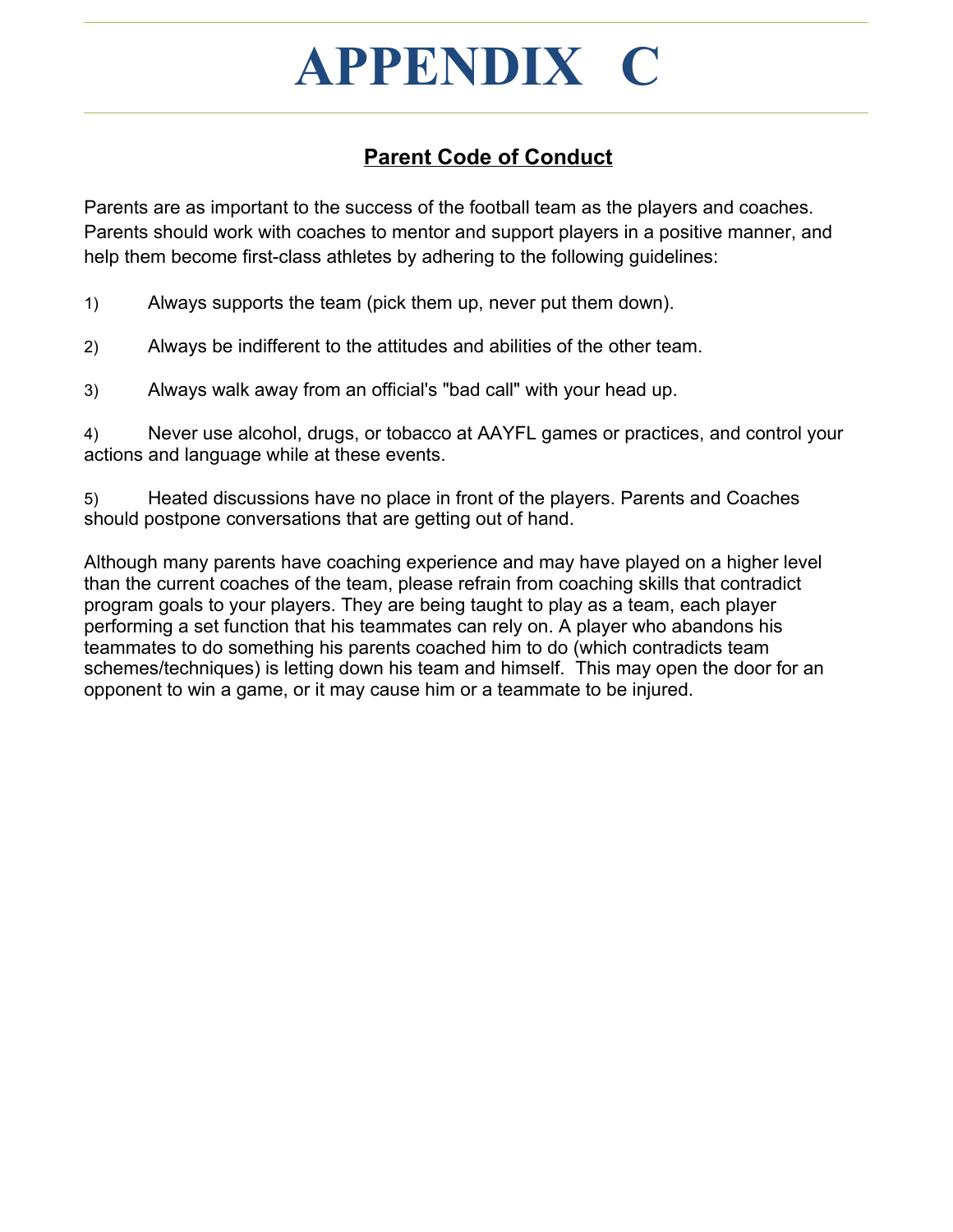## **APPENDIX D**

## **BY-LAWS OF THE WISCONSIN ALL-AMERICAN YOUTH FOOTBALL LEAGUE (WIAAYFL), INC. (Last Amended: February 12, 2018)**

**Article I Name:** This organization shall be known as the WISCONSIN ALL-AMERICAN YOUTH FOOTBALL LEAGUE (WIAAYFL), Inc.

**Article II Purpose:** The Wisconsin All-American Youth Football League (AAYFL), Inc., hereinafter referred to as "Corporation", is organized exclusively for charitable, educational and scientific purposes, including, for such purposes, the making of distributions to organizations that qualify as exempt organizations under sec. 501(c)(3) of the Internal Revenue Code, or corresponding section of any future federal tax code. The powers of this corporation shall include, but shall not in any way be limited to, as follows:

A. The corporation will attempt to provide an opportunity to youth, ages 14 and under, to participate in the sport of football and bring youth together through a common interest in fair play and fellowship.

B. The corporation's goals are to help build character and sportsmanship as well as to assure safety and provide intelligent supervision insofar as it is possible and to provide for the welfare of the participants.

C. To educate, promote youth football, fundraising and solicitation.

**Article III Membership:** Membership in the corporation shall be gained by a majority vote of all existing member organizations of the AAYFL. Each member organization shall be entitled to one (1) vote and hold one (1) seat on the Board of Directors in conducting the business of the corporation.

Members shall be eligible to serve on committees established by the Board of Directors or the Commissioner for the purpose of advising or assisting in the carrying out of the purpose of the corporation. All committees shall be represented by each division within the league. Members shall be eligible for election to the Executive offices of the corporation.

Any member of the corporation shall be subject to suspension or dismissal from membership if they should fail to conduct themselves in the commonly accepted manner of good sportsmanship or in such manner as to jeopardize the safety or welfare of a participant or for actions detrimental to the league or its membership. Members will automatically be suspended until all league obligations are met. Members must adhere to all decisions of the board.

Notice of a charge to suspend or dismiss a member shall be presented in writing to the Executive Board of Directors and will specify in detail the actions upon which said charge is based. A non-refundable fee of one hundred (100) dollars must also accompany the charges. The charge will be heard promptly by the Board of Directors at a formal meeting and a decision will be handed down. Suspension or dismissal of a member will require three fourths (3/4) majority vote of the Board of Directors.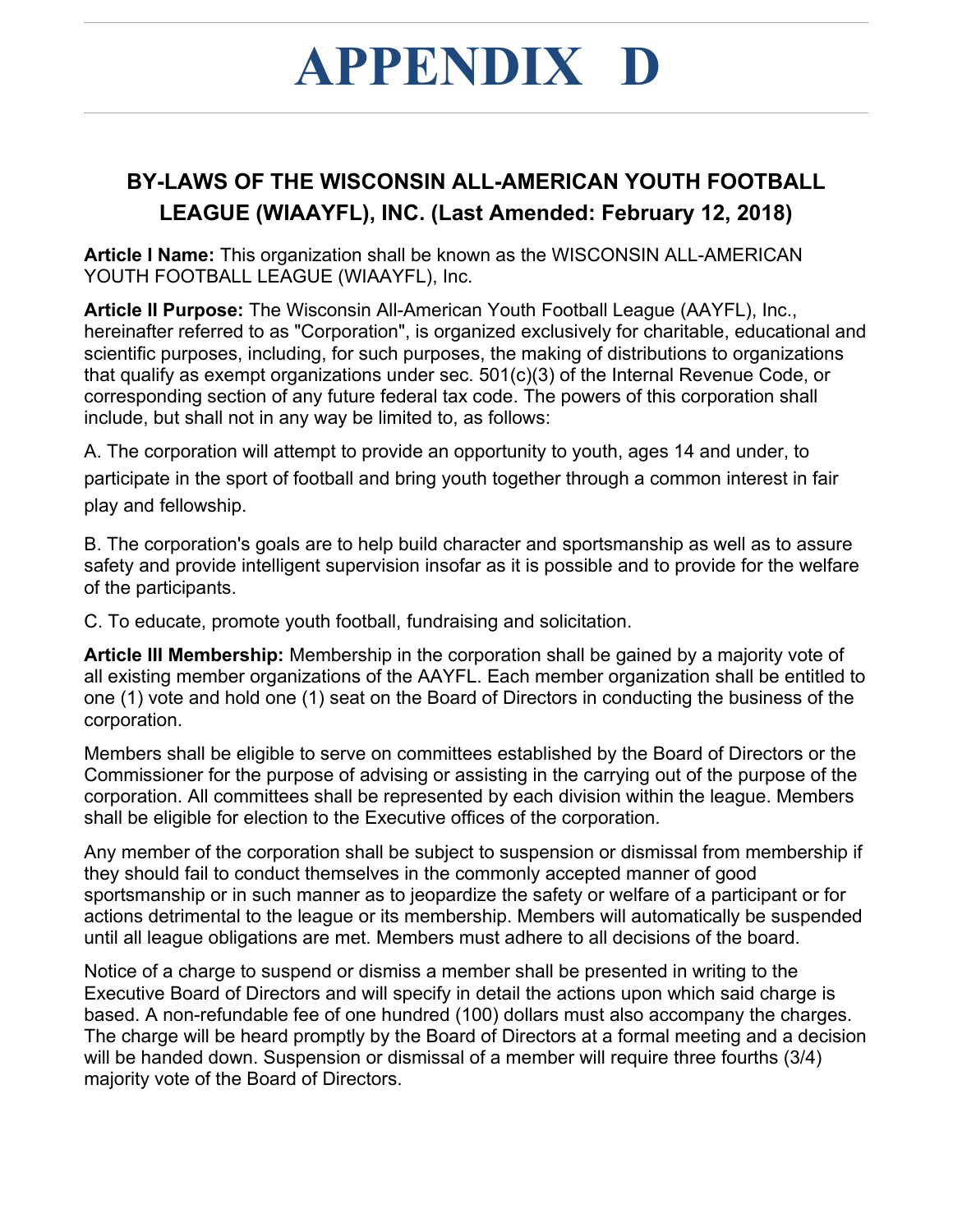**Article IV Board of Directors:** The corporation shall be managed by the existing member organizations. Each member organization shall appoint one (1) individual to the Board of Directors. The term of each director shall be determined by each member organization for their respective seat on the board, and until a successor is elected, or appointed, and qualified.

**Article V Meetings:** The annual meeting of the members shall be held at any convenient time and place within the last three (3) months of each calendar year. Such meetings shall be called by the Commissioner upon thirty (30) days written notice. Other meetings may be held to suit the requirements of the corporation's business and the convenience of the directors. Such meetings may be held at any place within the State of Wisconsin. Meetings of the board may be called by or at the request of the Commissioner or any two (2) directors.

Notice of meetings shall be given by written notice delivered personally or mailed to each director at his home address at least thirty (30) days prior to such meeting. If mailed, such notice shall be deemed to be delivered when deposited in the United States mail properly addressed with postage prepaid. Attendance of a director shall be mandatory for all properly called meetings of the board. A fine of twenty-five (25) dollars shall be levied against a member organization whose representing director fails to attend a properly called meeting of the board, unless notification of conflict is made to the Commissioner before the scheduled board meeting.

**Article VI Executive Officers:** The Executive Officers for the corporation shall consist of the following: Commissioner, six Deputy Commissioners, with representation from every Division, a Treasurer, a Secretary and such other officers and assistant officers as the Board of Directors may deem necessary.

All officers shall serve two (2) year terms. The Commissioner, Treasurer, and three Deputy Commissioners shall be elected in odd numbered years by majority vote of the Board of Directors. The remaining three Deputy Commissioners and Secretary shall be elected in even numbered years by majority vote of the Board of Directors.

Any officer or agent elected or appointed by the Board of Directors may be removed by three fourths (3/4) vote of the Board of Directors whenever in its judgment the best interest of the corporation shall be served thereby.

A vacancy in any office because of death, resignation, disqualification or otherwise may be filled by a majority vote of the Board of Directors for the unexpired portion of the term.

**Article VII Duties:** The Executive Officers shall be responsible for the enforcement of all league rules or corporate policies established by the Board of Directors. They shall have authority to address any violations and impose any appropriate penalties.

COMMISSIONER shall be the principal executive officer of the corporation and subject to the control of the Board of Directors, shall in general supervise and control all business and affairs of the corporation. He shall at present preside over all meetings of the members.

DEPUTY COMMISSIONERS shall be a liaison to the executive officers for their respective conference. They shall assist the Commissioner in the administration of the corporation. They shall settle disputes within their conference, except when it involves their own team.

SECRETARY shall handle all correspondence and documentation of the corporation. The secretary will also keep the minutes of the corporation and board meetings.

TREASURER shall control the funds of the corporation, have charge, custody of, and be responsible for, all funds and securities of the corporation. It shall be the function of the treasurer, in conjunction with the commissioner, to prepare an annual budget for board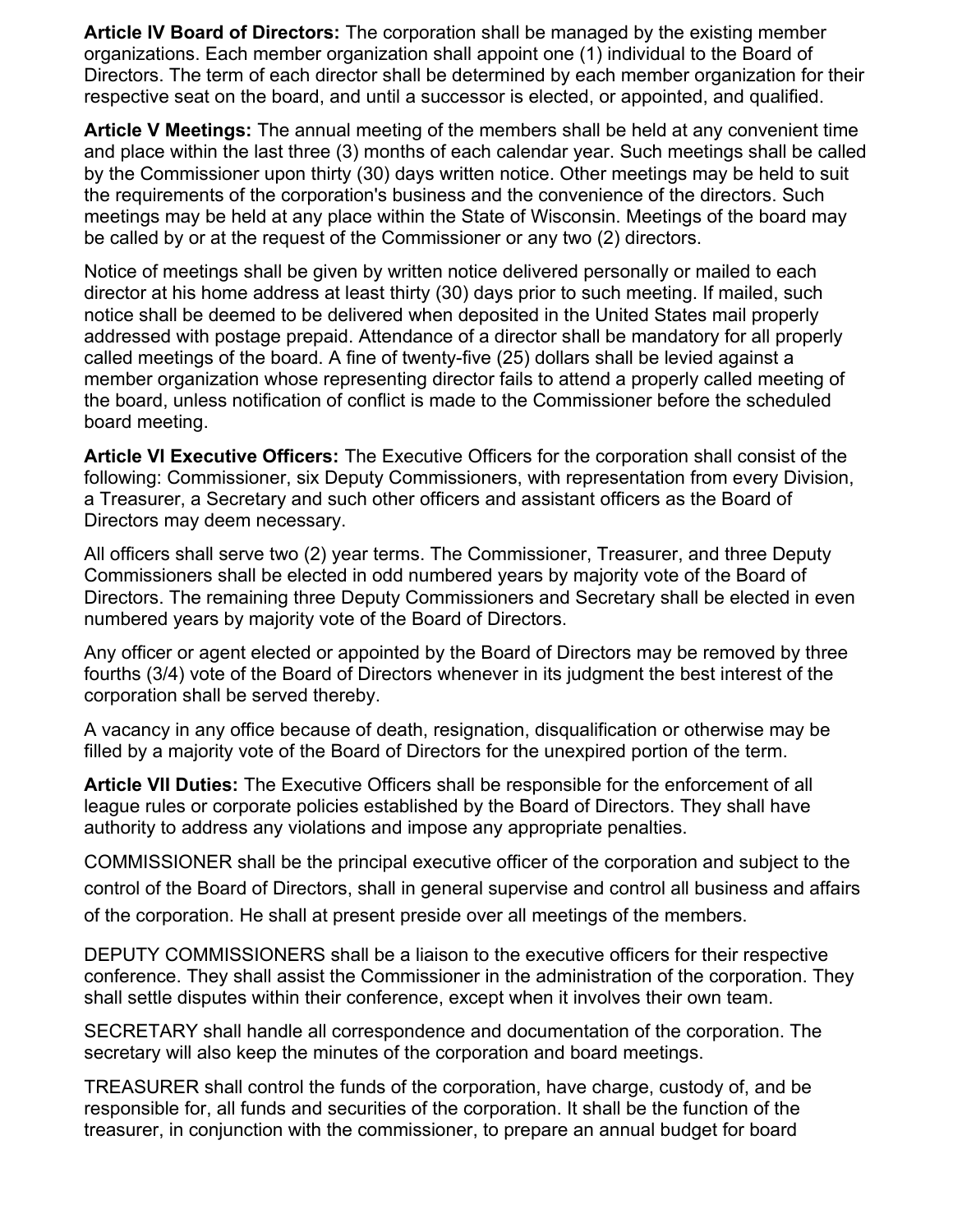approval. Interim treasury reports shall be prepared and presented at each board meeting for approval by the board of directors. All funds received for the corporation must be deposited in the name of the corporation in such banks, trust companies or other depositors as shall be selected by the board of directors.

**Article VIII Nominations:** Initial nominations for Executive Officers will be accepted by open nomination or volunteering to serve as an executive officer. Nominations will be accepted at the annual meeting.

**Article IX Elections:** A majority vote will constitute election. Voting rights shall be allocated among members as follows: Each member organization shall be entitled to one (1) vote. Election results will be determined immediately by the Secretary and Treasurer.

**Article X Office Manager:** The Office Manager(s) is/are appointed by the Executive Officers. The Manager(s) have no term limit and shall receive an annual stipend of \$15,000 per calendar year.

**Article XI Quorum:** Business may be conducted at any meeting of the membership or Executive Officers when a majority is present. Notification of all meetings must have a minimum of thirty (30) days written notice.

**Article XII Rules:** All meetings shall be run in accordance with Roberts Rules of Order.

**Article XIII Amendment:** These by-laws may be amended at any business meeting by a vote of two-thirds (2/3) of the corporation members present provided the amendment has been submitted in writing at the previous business meeting or in writing to each member thirty (30) days prior to the meeting.

**Article XIV Fiscal Year:** The fiscal year of the corporation shall be the calendar year.

**Article XV Use of Funds and Assets:** The funds and assets of the corporation shall be used solely for the purposes of the corporation as set forth in Article II of these bylaws. No part of the corporation's funds may be used for propaganda or influencing legislation. No part of such funds, assets, and earnings of the corporation shall insure to the benefit of or be distributable to any member, director, officer, or other official of the corporation. The corporation may be authorized and empowered to pay reasonable compensation for services rendered.

**Article XVI Dissolution:** Upon dissolution of the corporation, the Executive Officers, shall after paying or making provision for the payment of the corporation's lawful debts, shall distribute all assets to any of the following organizations: (1) each individual organization member, in equal shares; (2) organizations who have been organized and are operated for purposes consistent with those of the corporation who are operated as exempt organizations under Section 501 (c) (3) of the Internal Revenue Code of 1954 (or the corresponding provisions of any future United States law); (3) organizations operated exclusively for charitable, educational, religious or scientific purposes shall at the time qualify as an exempt organization under Section 501 (c)(3) of such Code; (4) to the State of Wisconsin or a political subdivision thereof; or (5) to the United States of America, and to no other organization or person.

**Article XVII Fees:** The Executive Officers will determine leagues fees annually and incorporate these fees into the league budget. The budget will be presented to the members of the corporation annually for their approval. The budget presentation shall occur during a meeting of the membership in the first quarter of the calendar year pertaining to the budget. The determined fees will be the responsibility of each member of the corporation. All fees will be written into the league rules.

**Article XVIII Effective Date:** The by-laws shall be in effect commencing with their adoption.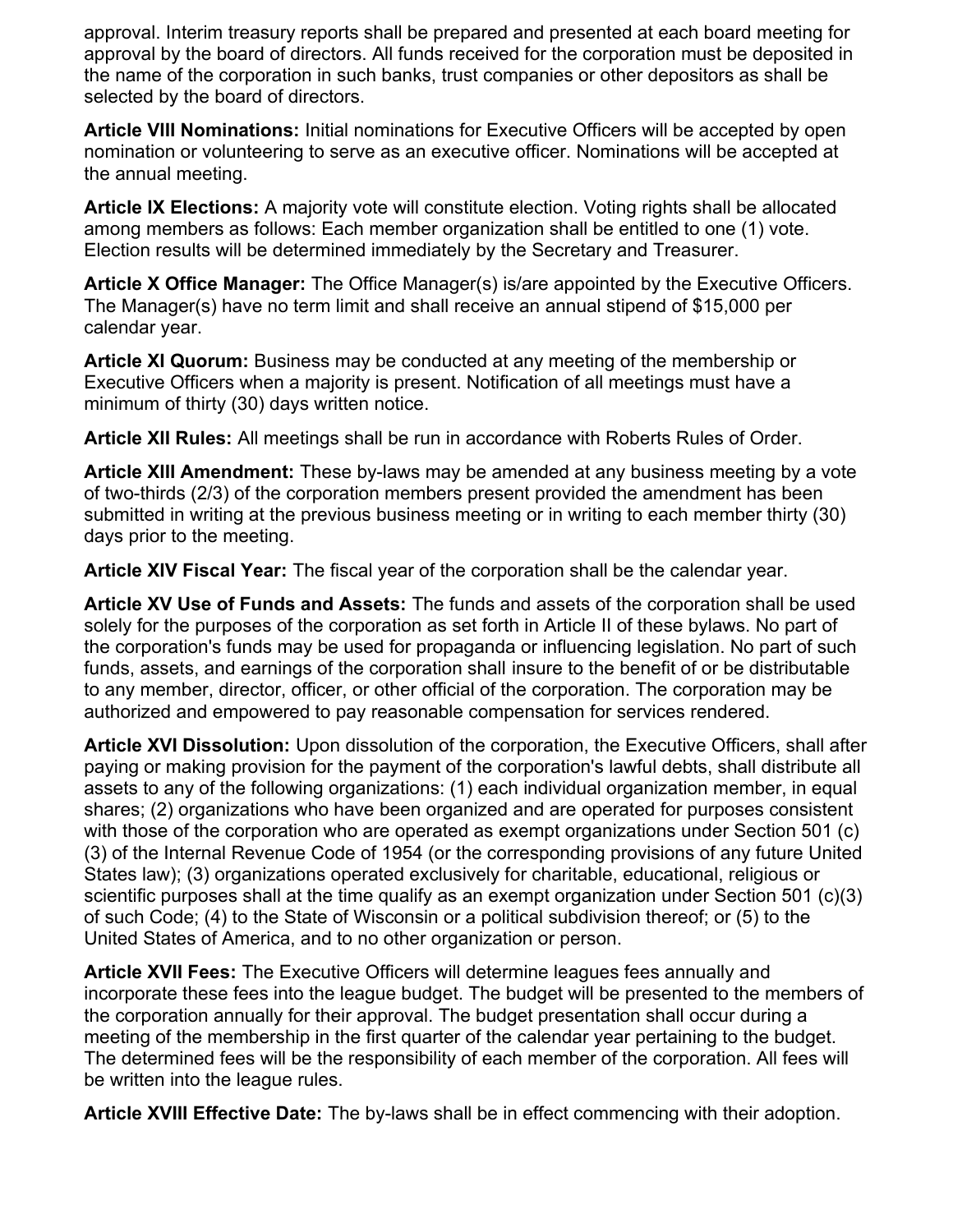#### **Article XIX League Expansion:**

A. Internal Expansion (For existing members who anticipate future growth which will warrant expanding their programs to run two "A" & "B" programs).

1. Organization must show a three-year history of 46 players on each roster (A and B), or keep a waiting list for a period of 3 consecutive years to show additional players available, including this list with the player roster to the league by September 1.

2. Organization must make a formal presentation requesting expansion, outlining the required points, and fulfilling requirements necessary for all organizations requesting expansion.

3. Single Season Expansion (For members and associate members who have enough players in their programs to field an additional team(s) in a single season).

- a. Additional teams may be added to the game schedule for a single season based on maintaining an even number of teams at the respective level. Each team shall roster a minimum of 18 players, unless approved by the Executive Board on an individual basis. Teams will be added on a first-come, first served basis as recorded by the commissioner.
- b. Fee per team: Standard annual league fee applies as determined above. Nonrefundable fees are due after team acceptance and prior to March 1.
- c. Fielding an additional single season expansion team does not constitute an additional league membership.
- d. All residency rules, weight and age restrictions, etc. apply.
- e. The commissioner shall create a game schedule as fairly as possible; however, single season expansion teams may travel longer distances due to pairing in another division.
- f. Single season expansion may be repeated in subsequent years. Expansion one year does not guarantee an available expansion slot the following year.

B. External Expansion (For new organizations wishing to join the AAYFL).

1. Organization must make a formal presentation requesting expansion, outlining the required points, and fulfilling requirements necessary for all organizations requesting expansion.

2. An organization may enter the league with only one team at each level. Further expansion by the organization must follow internal expansion by-laws.

3. Organizations seeking membership at the "C" and/or "D" levels only, must fulfill the requirements necessary for all organizations requesting expansion. Membership would be in the form of a Non-Voting Associate Membership, which would have all the rights and responsibilities of full membership, except there is no right to vote on any issue.

C. The following requirements must be addressed by organizations requesting expansion, detailed description of each will be provided to the league.

- 1. Board of Directors (minimum 5)
- 2. Letters of agreement from High School Coach and Athletic Director.
- 3. Fundraising/cost expectancies
- 4. Playing field/facilities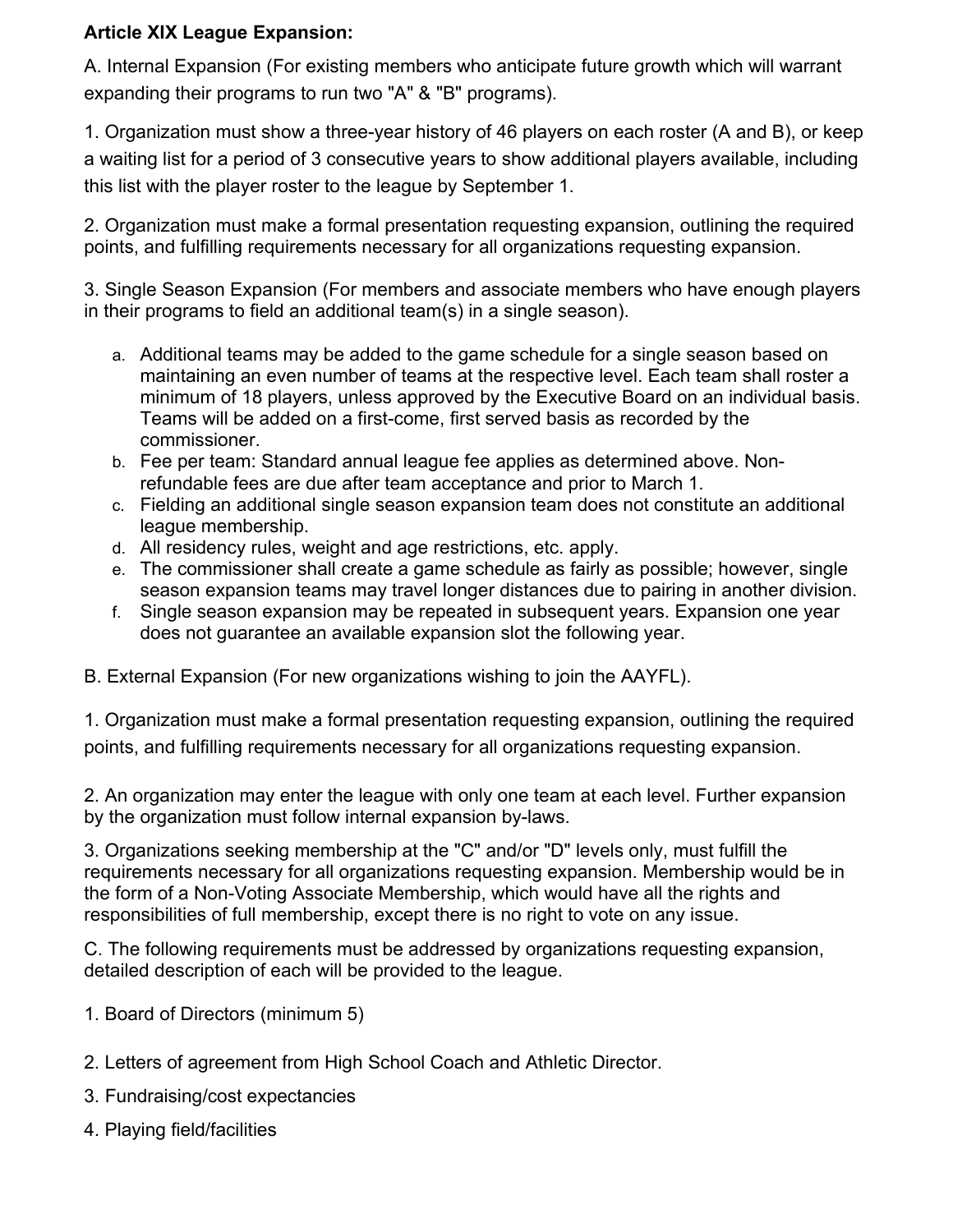5. A & B teams (minimum 46 players total), or a minimum of 30 players total for a combined A/B team (Division 3 only)

- 6. Coaching staff
- 7. League financial requirements
- 8. Detailed school district boundary map
- 9. The Board of Directors shall set the league expansion fee at the end of each season.

D. League will vote to expand or not for the next season of play, at the final meeting of the year.

1. Formal presentations must be made to the league prior to the conclusion of the March meeting for admittance to the league for that season.

- 2. Expansion will take place to maintain an even number in the league.
- 3. The Board of Directors shall set the league expansion fee at the end of each season.

#### **Article XX Divisional Procedures:**

- A. Combined level teams
	- 1. If a combined team has enough players to meet the minimum number at each grade level, they may split those teams into individual graded teams.
	- 2. If a team does not have enough to field teams at individual grade levels, they must play at the higher-grade level.
	- 3. Combined level status will be evaluated on an annual basis.
- B. Process to determine Divisional realignment
	- 1. If an organization wishes to be realigned into a different Division, they must submit their request in writing to the League Office for distribution to the Realignment Committee prior to March 1.
	- 2. The Realignment Committee will evaluate all requests and submit recommendations to the Board of Directors.
	- 3. The Organization shall present their request for realignment to the Board of Directors at the March meeting for approval. Upon approval, the Organization will be placed in their requested Division, provided the amount of A level teams allows for even scheduling.
	- 4. The request will be based solely on the A level and all subsequent levels must follow.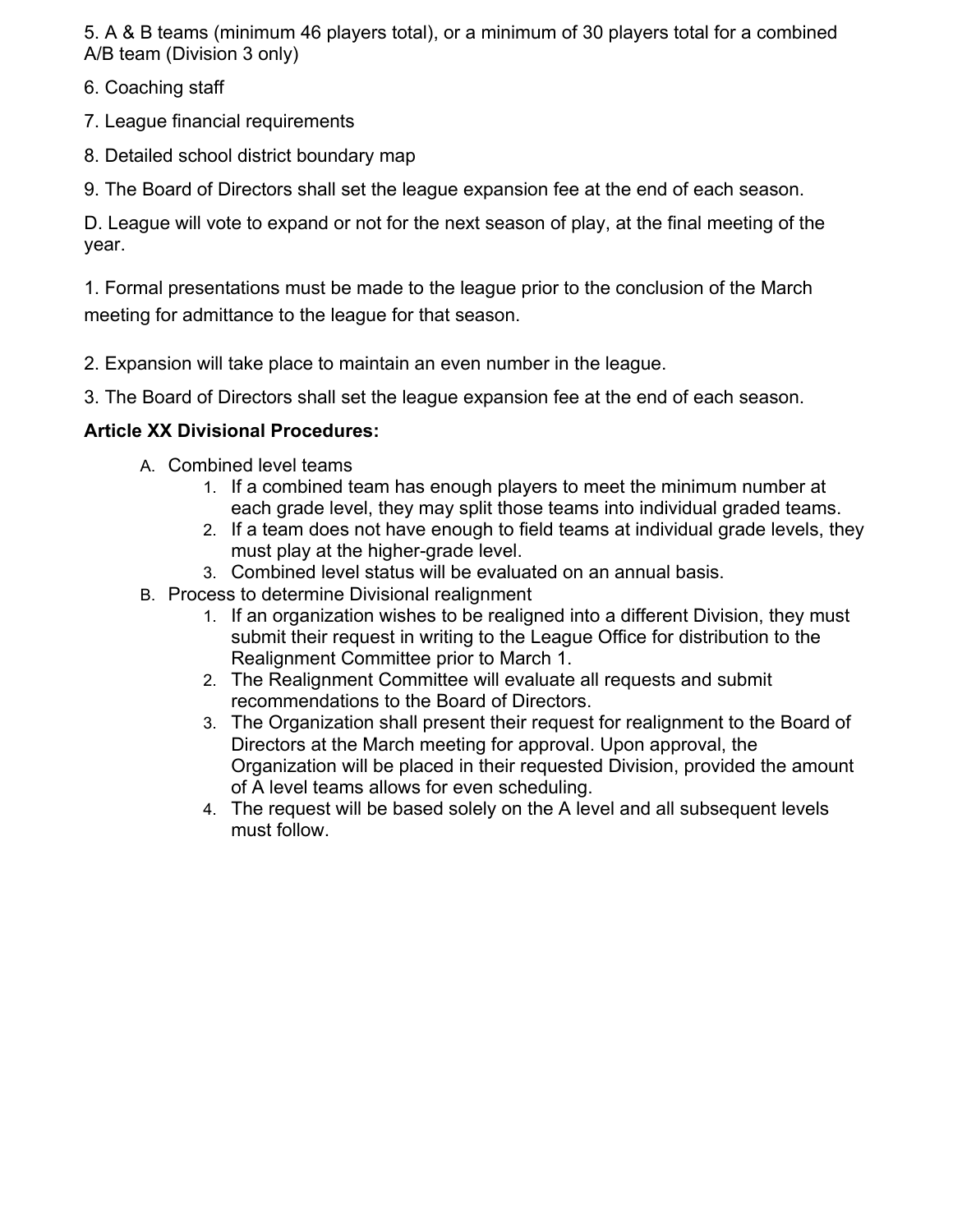## **APPENDIX E**

## **RISK MANAGEMENT POLICY (Last Amended: May 31, 2019)**

**Purpose:** As our society increases its awareness of the problems associated with child abuse, Organizations involved with America's youth must work diligently to provide them with a safe environment and to help deal with the issue of child abuse. Each Organization has the responsibility of developing a formal, written program to help prevent child abuse and molestation and to help all of us to become more aware of the warning signs of child abuse.

**AAYFL Position:** The Wisconsin All-American Youth Football League and its members will not knowingly allow any person convicted of a crime of violence, physical abuse, sale of illegal substances, or has any other convictions that would indicate a pattern of behavior that would have a detrimental effect on children to be placed in a position that would involve direct contact with children.

**Applicability:** This policy shall apply to any of the following who have regular contact with children:

- 1) All Coaches (Football, Cheer, Dance, Etc.)
- 2) Administrators including employees of the Wisconsin All-American Youth Football League and its affiliates
- 3) Other Volunteers

**The Program:** The program shall consist of the following parts:

- 1) Establishing Wisconsin All-American Youth Football League Guidelines for Appropriate Behavior.
- 2) Providing a means to gather information about those people who come in contact with our children.
- 3) Establishing written guidelines for the handling of this information.
- 4) Helping our members to identify and deal with child abuse.

#### **AAYFL Guidelines for Appropriate Behavior:**

1) *Relationships Between Youths and Adults:* Generally speaking, adults are those persons in the role of coach, assistant coach, administrator, board member, game official, or adult volunteer. Typically, there is a relationship where the adult has authority over the player. As such, there is a need to offer special protection to the players to make sure that adults in positions of authority do not misuse their authority to the detriment of the player.

While most of us think that the roles of adults and players or children are straight forward, there are situations where a team could have a 17-year-old or under assistant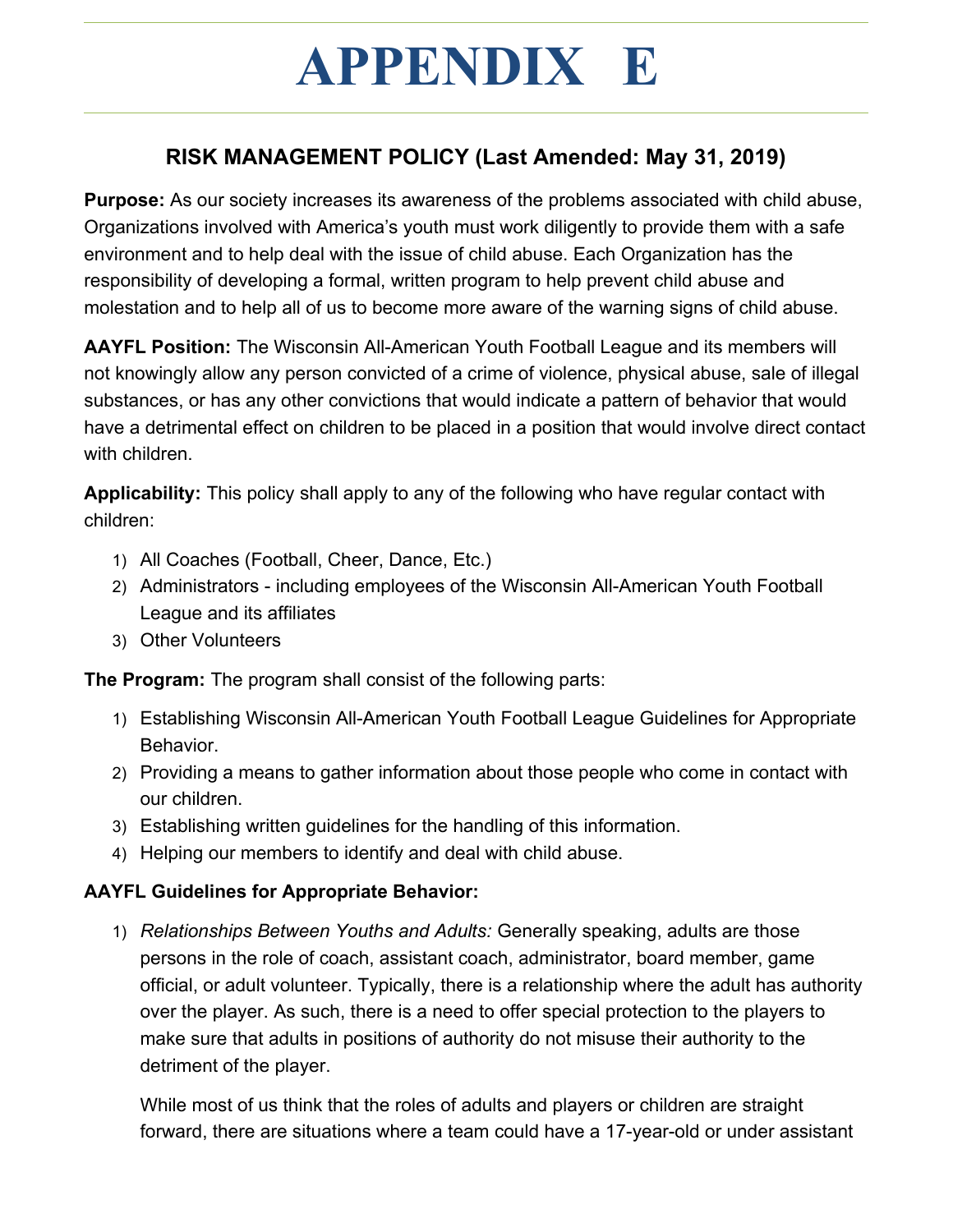coach. This assistant coach may be viewed as an adult as an authority figure or as a child or player regarding his relationship with an older head coach. People in positions of authority must make sure not to abuse their authority to the detriment of others. By establishing formal guidelines for behavior, everyone will know what behavior is acceptable and what behavior is not. Our goal for establishing codes of conduct to help to provide a safe and healthy atmosphere for our members and their families.

- 2) *Guidelines:* The physical and emotional well-being of our players and their families must be protected. These guidelines will provide a formal standard that will eliminate any possible misconception about the expected behavior as established by the Wisconsin All-American Youth Football League.
- 3) *Physical Contact:* Adults and others in positions of authority must be aware that physical contact can be misinterpreted. Physical contact should be limited to that necessary to teach a skill, treat an injury, or console or congratulate the player. Physical intimidation, physical punishment, or threatening a player with physical harm are not appropriate behaviors and will not be tolerated. However, reasonably requiring players to do pushups or running for misbehavior would not likely be considered inappropriate.
	- a) Sexual contact of any kind between adults and players is prohibited whether or not the contact is consensual.
	- b) Hazing or any type of initiation to an organization or a team is prohibited.
	- c) Corporal punishment is prohibited.
- 4) *Social Contact:* Adults should not spend time or socialize alone with players. Pulling a player to the side for additional instruction in plain view of the remainder of the team would be an exception to this rule. However, an adult in a one-on one situation with a child is generally considered inappropriate and should be avoided. Another exception would be if a child was the last one waiting for a ride home from practice, the coach should not leave the child until the child's parent or ride home has arrived.
	- a) Adults should respect the privacy of players. If showering or changing room facilities are available, schedules should be made such that adults and children have separate use. Adults should not allow others to use these types of facilities without the expressed wishes of the player involved.

**Health and Well-Being:** Adults share the responsibility for the player's health while at practices, scrimmages and games. Adults should always have a player's medical release forms and medical kits with them. Coaches should have an emergency plan in place so that, if someone is hurt in a practice or a game, the coach knows who to call, where emergency personnel might take the injured party and how to contact family members.

- 1) Any head injuries resulting in disorientation should result in a player remaining out of the game.
- 2) Any bleeding that occurs must be administered to with latex gloves, and properly sterilized bandages. All bleeding must be stopped prior to re-entering the game. Any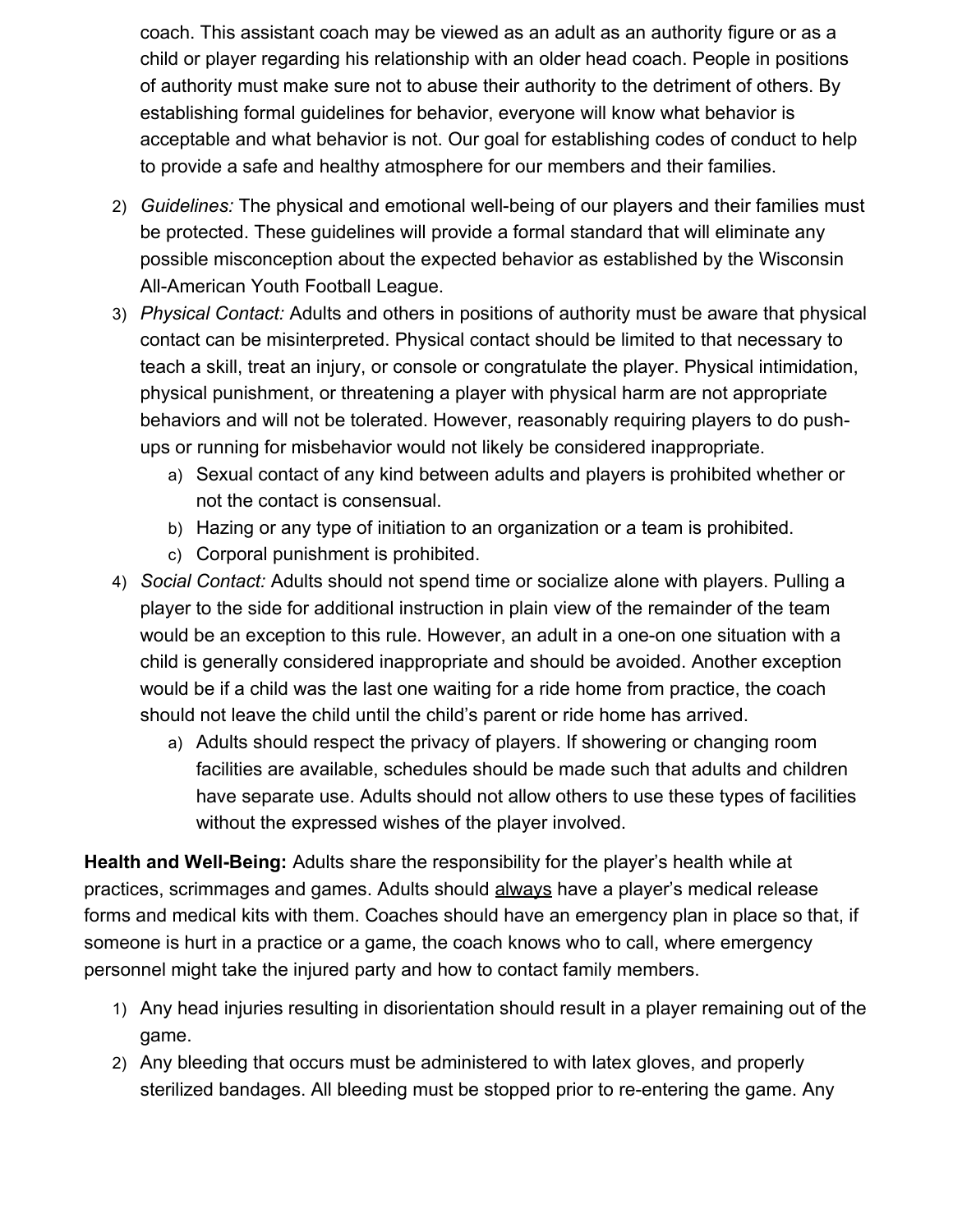bandages, uniforms or other items that have come in contact with the blood must be properly disposed of.

- 3) Adults transporting players must model safe driving techniques and enforce seat belt use for all vehicle occupants.
- 4) The conditions of the field and goals must be conducive to safe play. Weather conditions must also be reasonably safe from lightning, or extreme conditions.
- 5) Adults should be aware of the signs of neglect and abuse (physical, emotional, or sexual) of the players. Signs of this should be reported to the local law enforcement agency.

#### **Language:**

- 1) Offensive or vulgar language by adults or children is unacceptable. Wisconsin All-American Youth Football League events including games and practices should be family-oriented events. Adults should model good communication skills.
- 2) Language that is denigrating in nature, content, or tone or refers to one's gender, race, national origin, disability, sexual orientation, or religion is not acceptable.
- 3) Inappropriate language or threatening language used toward an official, coach, player, or parent may be grounds for removal from a game or the premises or both.

**Violations:** Violations will be handled in accordance with existing Wisconsin All-American Youth Football League policy. Sanctions can include fines, suspensions or release by the affiliated Organization or the Wisconsin All-American Youth Football League.

- 1) The appropriate legal authorities will be notified based upon the nature of the violation.
- 2) Any person witnessing a violation of these guidelines should report the incident to the Wisconsin All-American Youth Football League office, the Wisconsin All-American Youth Football League Commissioner, or their Organization President.

**Gathering Information Concerning Volunteers Wisconsin All-American Youth Football League Background Check Procedures:** Each Organization will be responsible for obtaining an approved Wisconsin All-American Youth Football League Background Check (see Article II in Rules Book) for all Organization members that have regular contact with children including, but not necessarily limited to the following:

- 1) Coaches
- 2) Administrators including employees of the Wisconsin All-American Youth Football League and its affiliates
- 3) Other Volunteers

Once the background check is completed, all failed check will be reviewed by the Wisconsin All-American Youth Football League Executive Board If any of the criminal background checks shows a conviction or convictions that displays a pattern of behavior that may have a detrimental effect on children, that person will be advised that he or she is not eligible to begin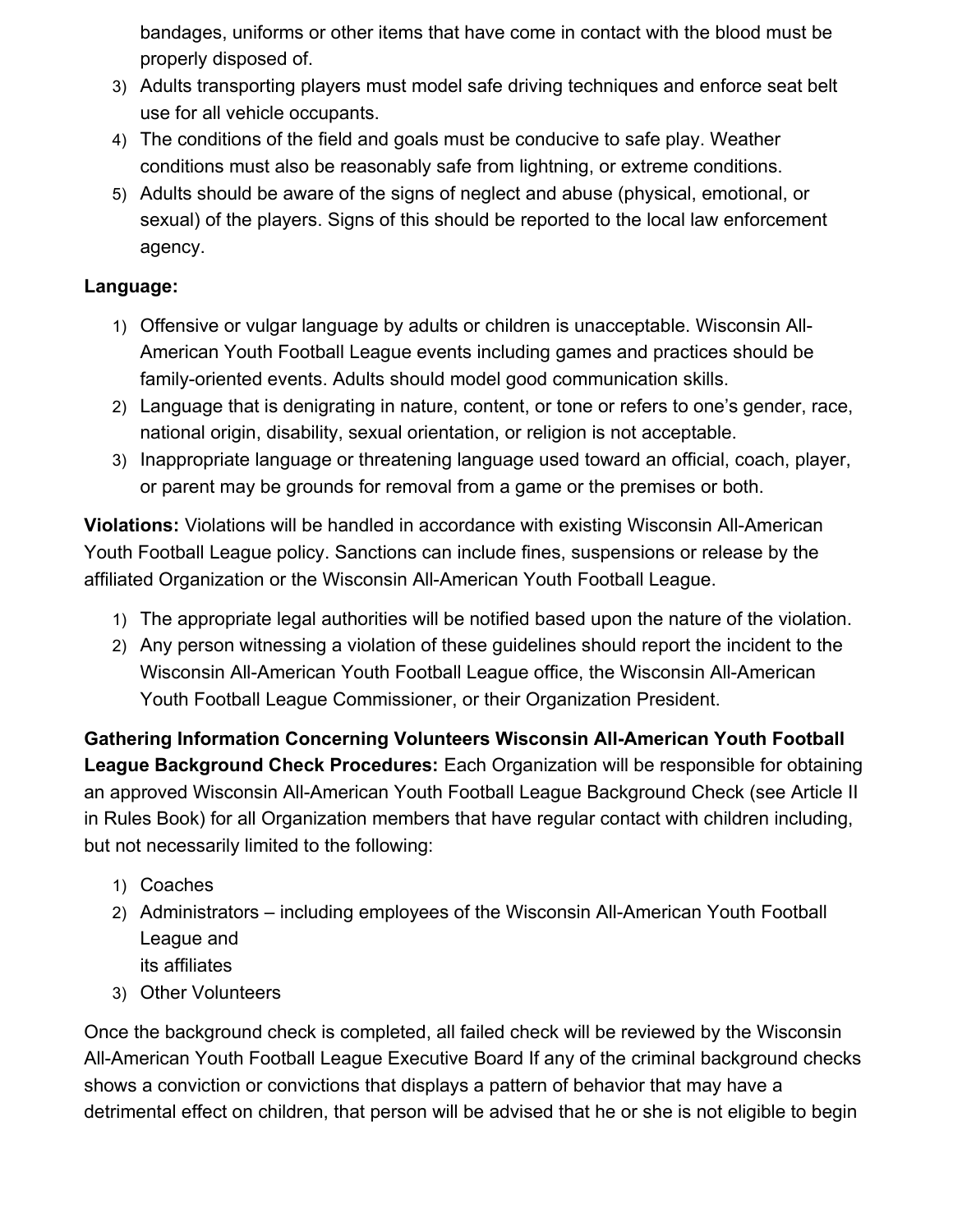their role or continue in their role with the Wisconsin All-American Youth Football League or its affiliate member.

Since criminal histories are a matter of public record, and the fact that the person involved may be asked to step down from their role with the Wisconsin All-American Youth Football League or its affiliate member, the Wisconsin All-American Youth Football League will not guarantee that this type of information, once discovered, will be kept confidential.

- 1) The information gathered will be reviewed by the All-American Youth Football League Executive Board.
- 2) The final decision on what is an acceptable or unacceptable criminal history will be made by the Wisconsin All-American Youth Football League Executive Board.

**Child Abuse:** Child abuse can generally be divided into four different types. The four types are physical abuse, emotional abuse, sexual abuse, and neglect.

- 1) **Physical abuse** is any non-accidental injury to a child. It is often caused by an action or omission of a care giver. Injuries include bruises, welts, cuts, fractures, burns or internal injuries. Physical abuse can be one or two isolated incidents, or it can occur over a prolonged period of time.
- 2) **Emotional abuse** includes all acts that result in the child's sense of "self" being seriously impaired. This type of behavior can include demeaning remarks, rejecting the child, ignoring or isolating the child, name calling, or telling the child that he is not a good person or athlete.
- 3) **Sexual abuse** is any sexual activity between a child and an adult, or between children when there exists an unequal distribution of power, such as when one is significantly older or physically larger than the other.
- 4) **Neglect** occurs when a caregiver fails to provide basic needs such as adequate food, sleep, safety, supervision, clothing, or medical treatment.

**Signs of Abuse:** Each type of abuse has its own distinct signs. People dealing with children should be aware of the signs of physical abuse, emotional abuse, sexual abuse, and neglect. Below is a description of the signs of abuse for each of the four categories of abuse. Each category has its own behavioral indicators as well as physical indicators.

- 1) In the case of physical abuse, you should look for the following **behavioral** indicators:
	- a) Wary of adults
	- b) Cannot recall or consistently explain how injuries occurred
	- c) May cringe if touched accidentally
	- d) Extremely aggressive or extremely withdrawn
- 2) In the case of physical abuse, you should look for the following **physical** indicators:
	- a) Injuries inconsistent with the explanation
	- b) Presence of several injuries in various stages of healing (i.e. Facial injuries)
- 3) In the case of emotional abuse, you should look for the following **behavioral** indicators:
	- a) Severe depression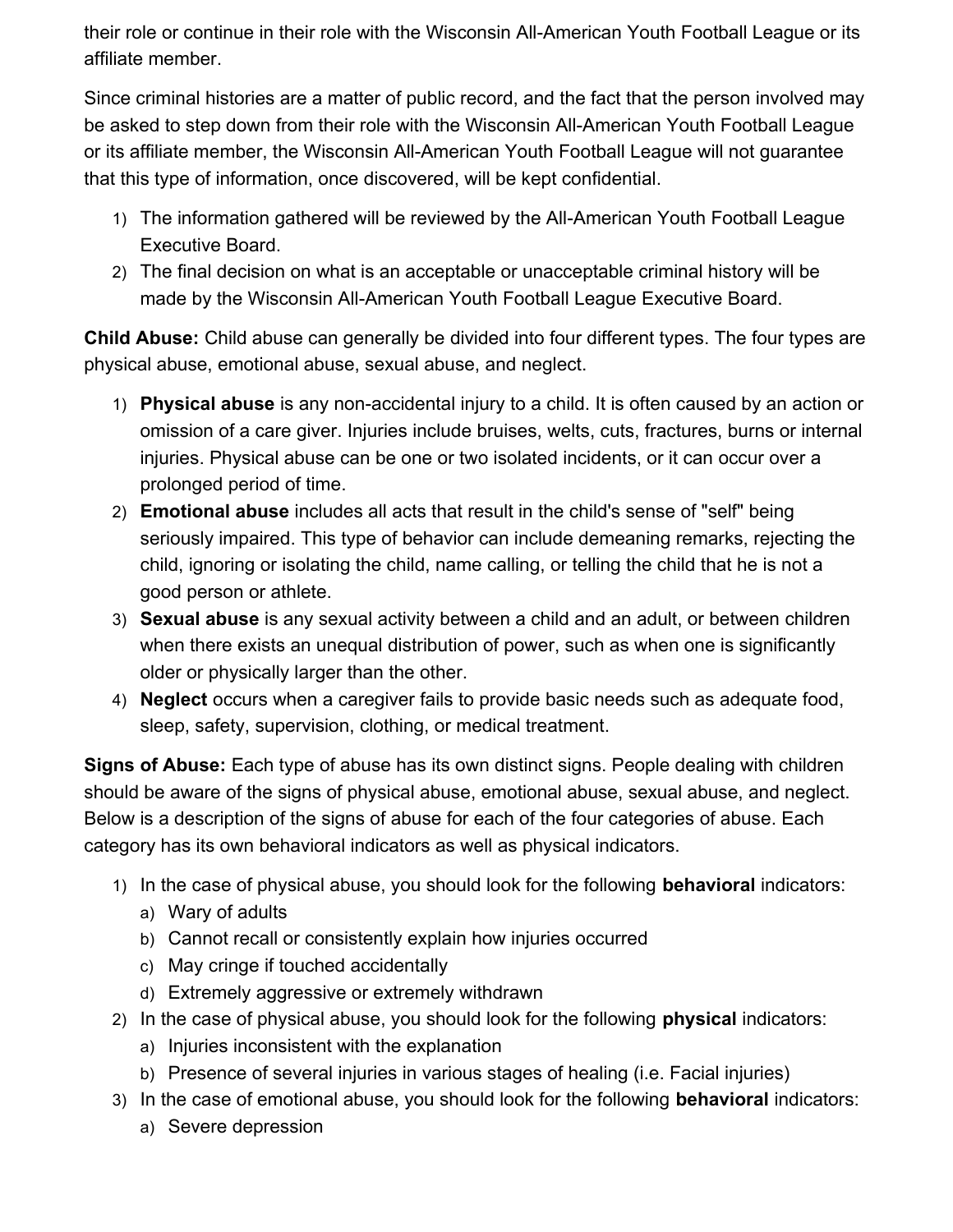- b) Extreme withdrawal or aggressiveness
- c) Overly compliant, too mannered, too neat and clean
- d) Extreme attention seeking
- e) Displays extreme inhibition in play
- 4) In the case of emotional abuse, you should look for the following **physical** indicators:
	- a) Frequent psychosomatic complaints such as headaches, nausea, abdominal pains
- 5) In the case of sexual abuse, you should look for the following **behavioral** indicators:
	- a) Age inappropriate sexual play or displaying sexual acts
	- b) Sexually explicit drawing or descriptions
	- c) Bizarre, sophisticated, or unusual sexual knowledge
	- d) Seductive behaviors
- 6) In the case of sexual abuse, you should look for the following **physical** indicators:
	- a) Unusual or excessive itching in the genital area
	- b) Torn, stained or bloody underwear
	- c) Injuries to the vaginal or anal areas
- 7) In the case of neglect, you should look for the following **behavioral** indicators:
	- a) Frequent absence from school or practice
	- b) Inappropriate or dirty clothing
	- c) Engaged in delinquent acts such as alcohol or drug abuse
	- d) Pale, listless, unkempt
	- e) Frequently forgets proper equipment, water, etc.
- 8) In the case of neglect, you should look for the following **physical** indicators:
	- a) Poor hygiene
	- b) Unattended physical problems or medical needs
	- c) Consistent lack of supervision

**Reporting Instances of Child Abuse:** Suspected instances of child abuse are extremely sensitive in nature. A great deal of care should be exercised in reporting suspected cases of child abuse. Because of the serious consequences of child abuse, it is the Wisconsin All-American Youth Football League policy to report child abuse if it is suspected. Since child abuse can be difficult to spot without the proper training, please do not discuss a case of abuse or suspected abuse with anyone except the proper authorities. If you are uncertain about whether to report abuse, please contact the Wisconsin All-American Youth Football League Office.

- 1) If a child confides in you that he or she has been the victim of abuse, do not panic or overreact. Do not criticize the child for confiding in you. Finally, respect the child's privacy.
- 2) If the child is in imminent danger, and you feel that you need to offer immediate assistance, you should contact the local police department. The police departments have the expertise to handle an emergency or crisis involving children.
- 3) If the child does not appear to be in any immediate danger, you should call the Department of Social Services for your county. The Department of Social Services can